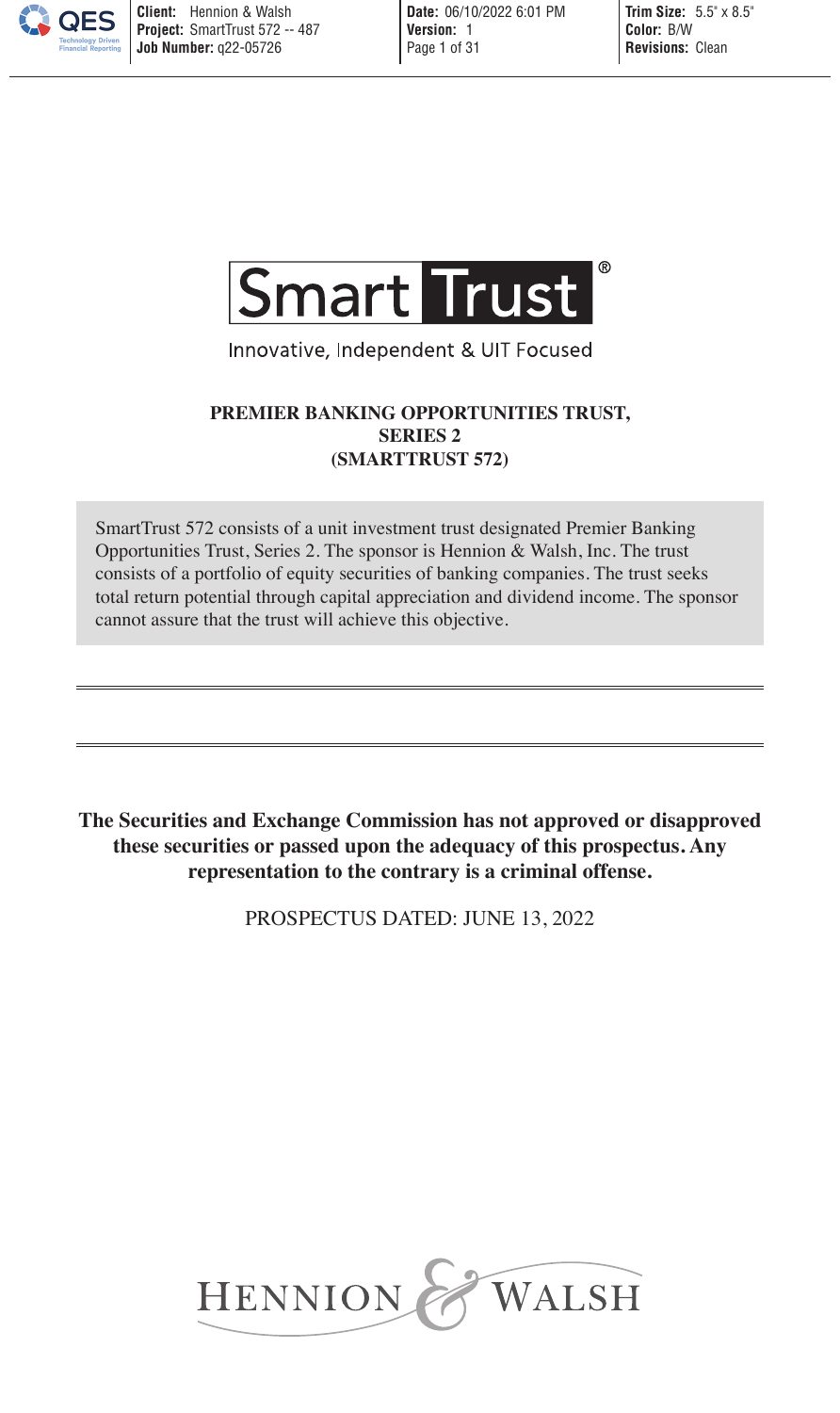### **TABLE OF CONTENTS**

**Page**

|                                                         | 1 agu   |
|---------------------------------------------------------|---------|
| PART A                                                  |         |
|                                                         | $A-3$   |
|                                                         | $A-5$   |
|                                                         | $A-6$   |
|                                                         | $A-7$   |
|                                                         | $A - 8$ |
| Report of Independent Registered Public Accounting Firm | $A-10$  |
| <b>PART B</b>                                           |         |
|                                                         | $B-1$   |
|                                                         | $B-1$   |
|                                                         | $B-5$   |
|                                                         | $B-10$  |
|                                                         | $B-12$  |
|                                                         | $B-12$  |
|                                                         | $B-15$  |
|                                                         | $B-16$  |
|                                                         | $B-20$  |

No person is authorized to give any information or to make any representations with respect to this trust not contained in this prospectus. The trust is registered as a unit investment trust under the Investment Company Act of 1940. Such registration does not imply that the trust or any of its units have been guaranteed, sponsored, recommended or approved by the United States or any state or any agency or officer thereof. This prospectus does not constitute an offer to sell, or a solicitation of an offer to buy, securities in any state to any person to whom it is not lawful to make such offer in such state.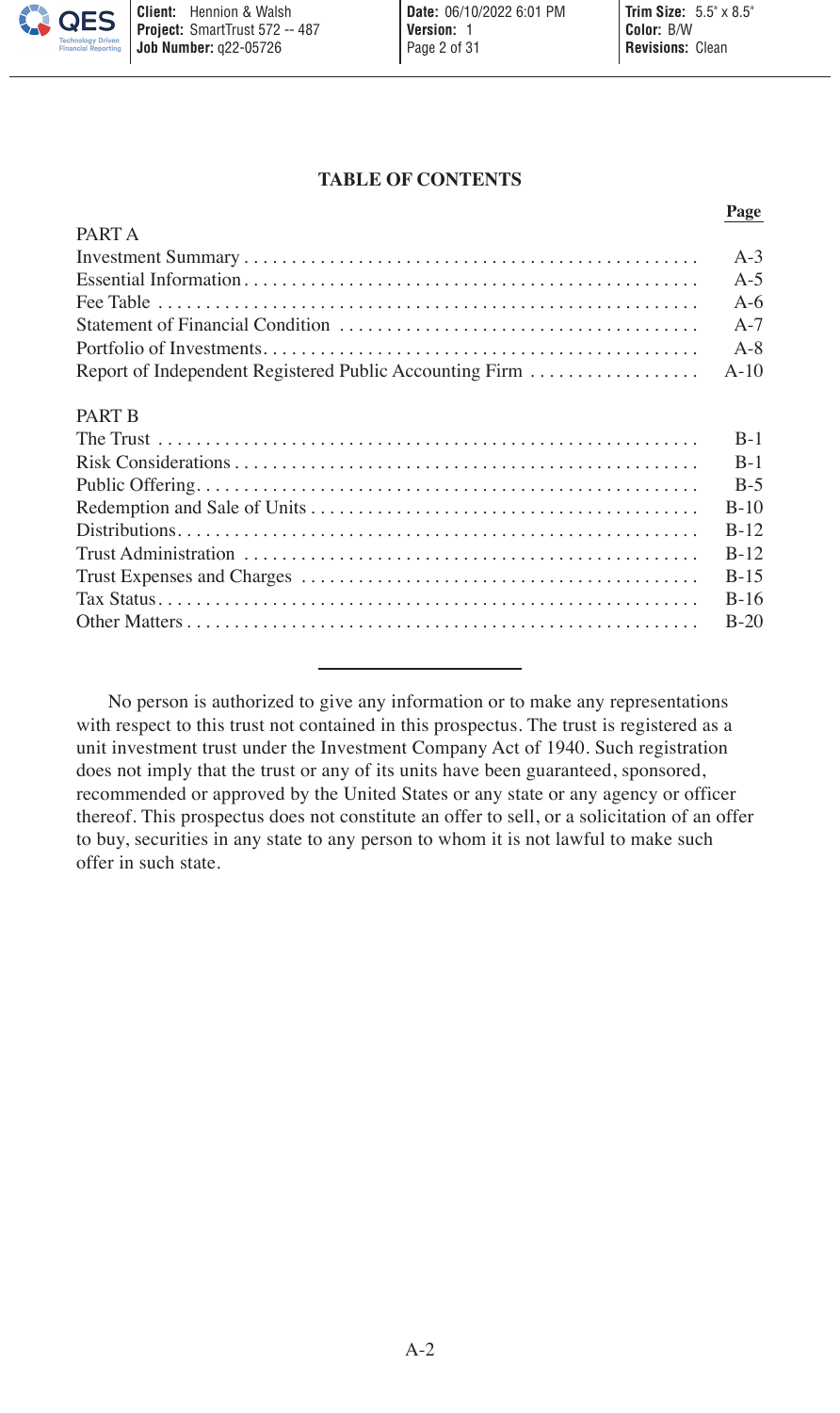#### <span id="page-2-0"></span>**INVESTMENT SUMMARY**

**INVESTMENT OBJECTIVE.** The trust seeks total return potential through capital appreciation and dividend income. There is no guarantee that the investment objective of the trust will be achieved.

**PRINCIPAL INVESTMENT STRATEGY.** The trust seeks to achieve its objective by investing in a portfolio of equity securities of banking companies, as defined below, selected as of June 3, 2022 (the "Security Selection Date").

The sponsor defines banking companies as companies in the following Global Industry Classification Standard (GICS®) Sub-Industries:

- Financials Banks Banks Regional Banks; and
- Financials Banks Thrifts & Mortgage Finance Thrifts & Mortgage Finance.

The sponsor selected the trust's portfolio from companies meeting the following criteria as of the Security Selection Date:

- Had equity securities actively traded on a U.S. exchange;
- Were organized and/or domiciled in the U.S.;
- Had equity securities with a market capitalization of \$500,000,000 or greater; and
- Had equity securities with an average daily trading volume of \$500,000 or greater.

The sponsor contends that analyzing companies in the banking industry requires a unique and comprehensive review. In selecting the final portfolio, the sponsor sought to identify companies it defines as "premier banking opportunities" which are companies that the sponsor determined had the greatest potential to achieve the trust's investment objective as of the Security Selection Date based on factors including specific measures of financial strength, profitability, valuations and assessments of risk. Some examples of the factors considered include, but are not limited to, dividend yield, institutional ownership, return on average assets, return on tangible equity and net interest margin.

The sponsor sought to allocate the weightings of each security approximately equally as of the trust's inception. The weightings will vary thereafter in accordance with fluctuations in stock prices. Under normal market conditions, at least 80% of the trust's net assets will be invested in securities of banking companies. The trust "concentrates" in a sector when securities in a particular sector make up 25% or more of the portfolio. As of the trust's inception, the trust is concentrated in securities issued by companies in the financials sector.

**PRINCIPAL RISK CONSIDERATIONS.** Unitholders can lose money by investing in this trust. An investment in units of the trust should be made with an understanding of the risks related to the trust, such as the following:

*• Security prices will fluctuate.* The value of your investment may fall over time. The complete economic impacts of COVID-19, which spread rapidly around the globe and led the World Health Organization to declare the COVID-19 outbreak a pandemic in March 2020, are not fully known. The COVID-19 pandemic, or any future public health crisis, is impossible to predict and could result in adverse market conditions which may negatively impact the performance of the securities in the portfolio and the trust.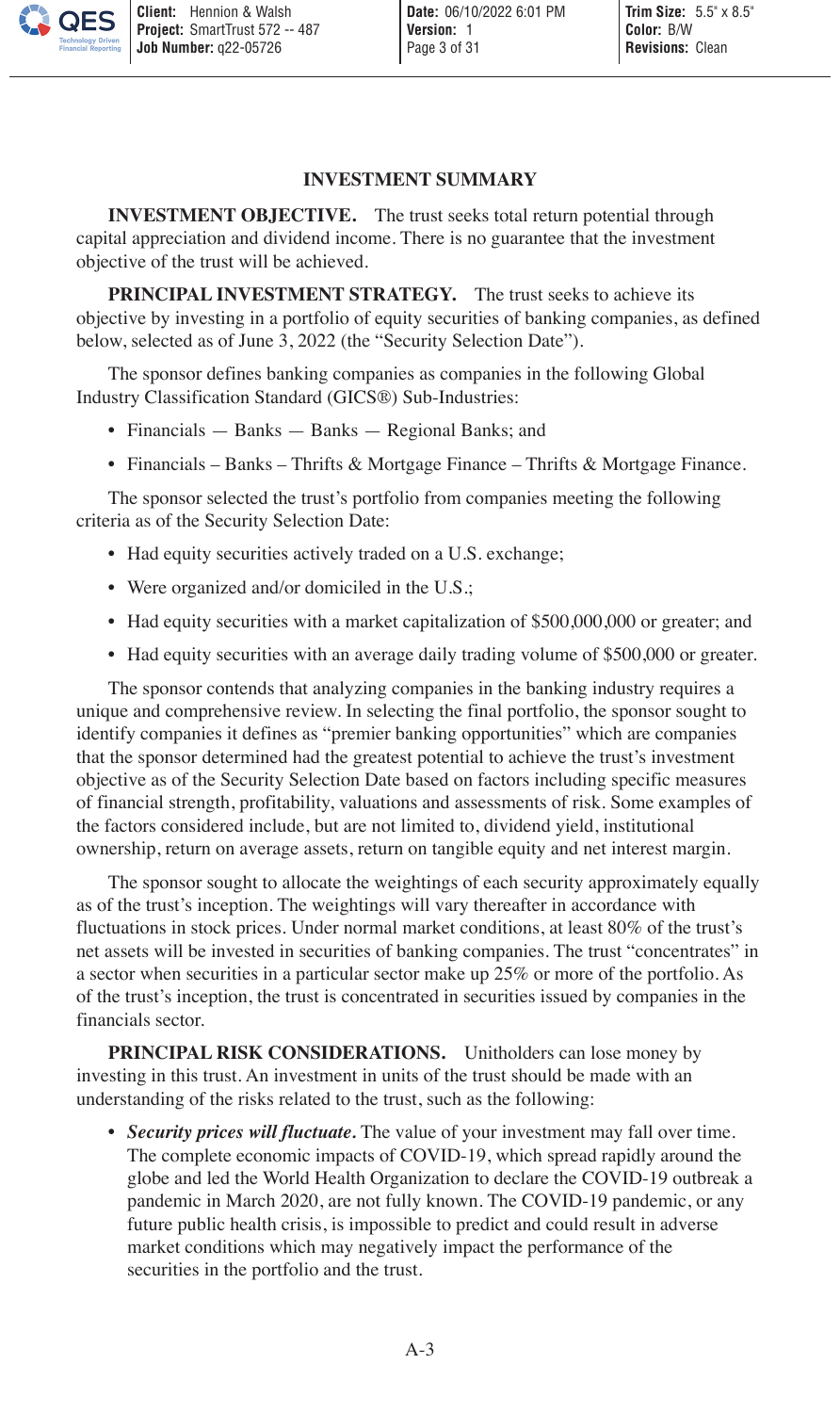- *• The financial condition of an issuer may worsen or its credit ratings may drop, resulting in a reduction in the value of your units.* This may occur at any point in time, including during the initial offering period.
- *• An issuer may be unwilling or unable to declare dividends in the future or may reduce the level of dividends declared.* This may reduce the level of income the trust receives which would reduce your income and cause the value of your units to fall. The COVID-19 pandemic may adversely impact a company's willingness or ability to pay dividends in the future or may reduce the level of dividends declared.
- *• The trust is considered to be concentrated in securities issued by companies in the financials sector.* Negative developments in this sector may affect the value of your investment more than would be the case in a more diversified investment. General risks of companies in the financials sector include developments in financial markets, interest rates, cost of capital funds, credit losses and the impacts of existing and changing government regulations.
- *• The trust invests significantly in banks and thrifts.* Banks, thrifts and their holding companies are subject to the risks associated with the adverse effects of economic recession, currency exchange rates, extensive government regulation at both the federal and state level, competition from non-traditional lending sources, decreases in the availability of capital and volatile interest rates. Negative developments impacting these companies and related industries will affect the value of your investment more than would be the case in a more diversified investment.
- *• The trust invests in stocks of small and mid-size companies.* These stocks are often more volatile and have lower trading volumes than stocks or larger companies. Small and mid-size companies may have limited products or financial resources, management inexperience and less publicly available information.
- *The trust is not actively managed.* Except in limited circumstances, the trust will hold, and continue to buy, shares of the same securities even if their market value declines.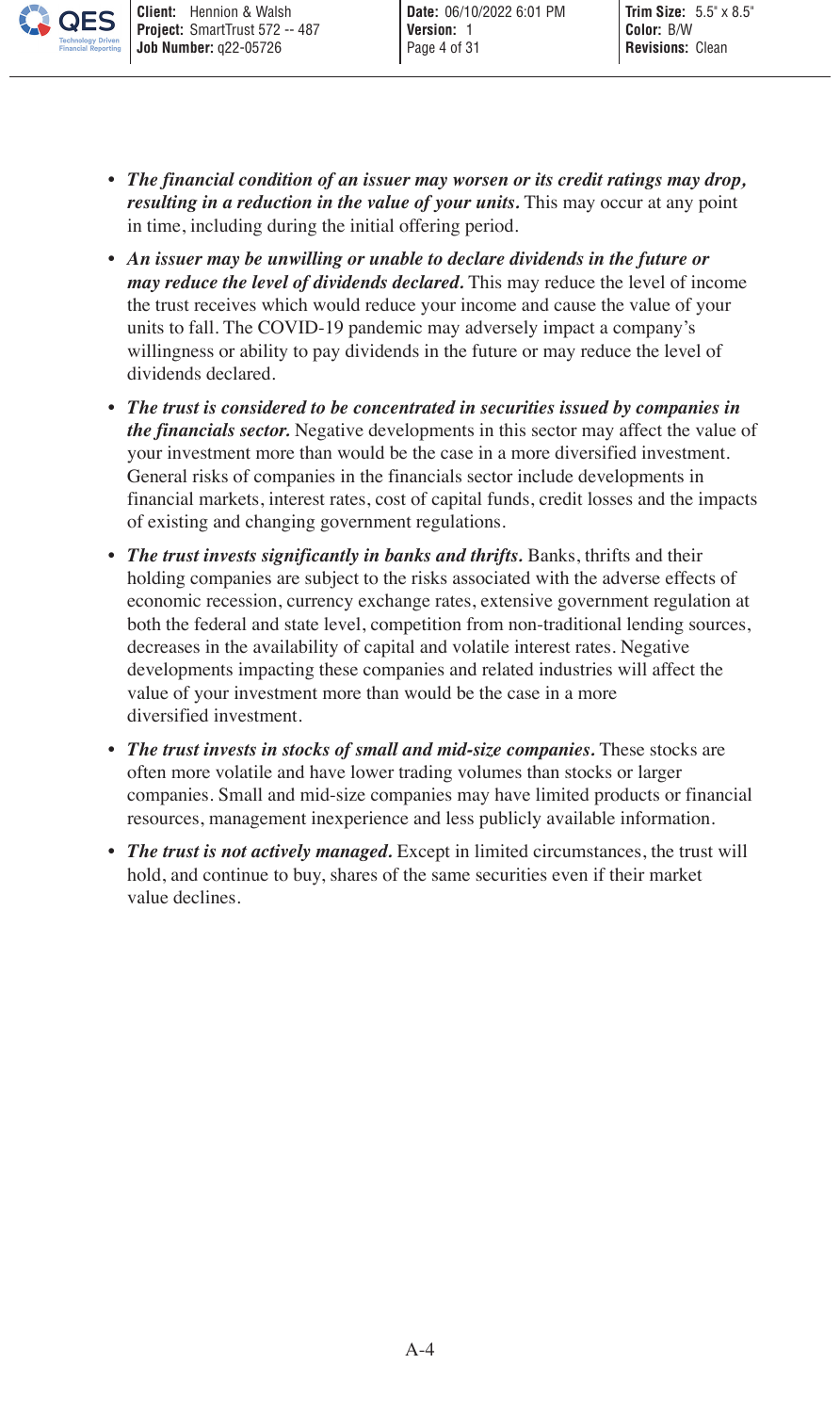#### <span id="page-4-0"></span>**ESSENTIAL INFORMATION**

**Unit Price on Initial Date of Deposit:** \$10.00 **Initial Date of Deposit:** June 13, 2022 **Mandatory Termination Date:** June 13, 2024 **Record Dates:** 10th day of each month, commencing July 2022 **Distribution Dates:** 25th day of each month, commencing July 2022 **Standard CUSIP Numbers:** Cash: 83206M109 Reinvestment: 83206M117 **Fee Based CUSIP Numbers:** Cash: 83206M125 Reinvestment: 83206M133 **Ticker Symbol:** STPBBX **Minimum Investment:** \$1,000/100 units (may vary by selling firm) **Tax Status:** Regulated Investment Company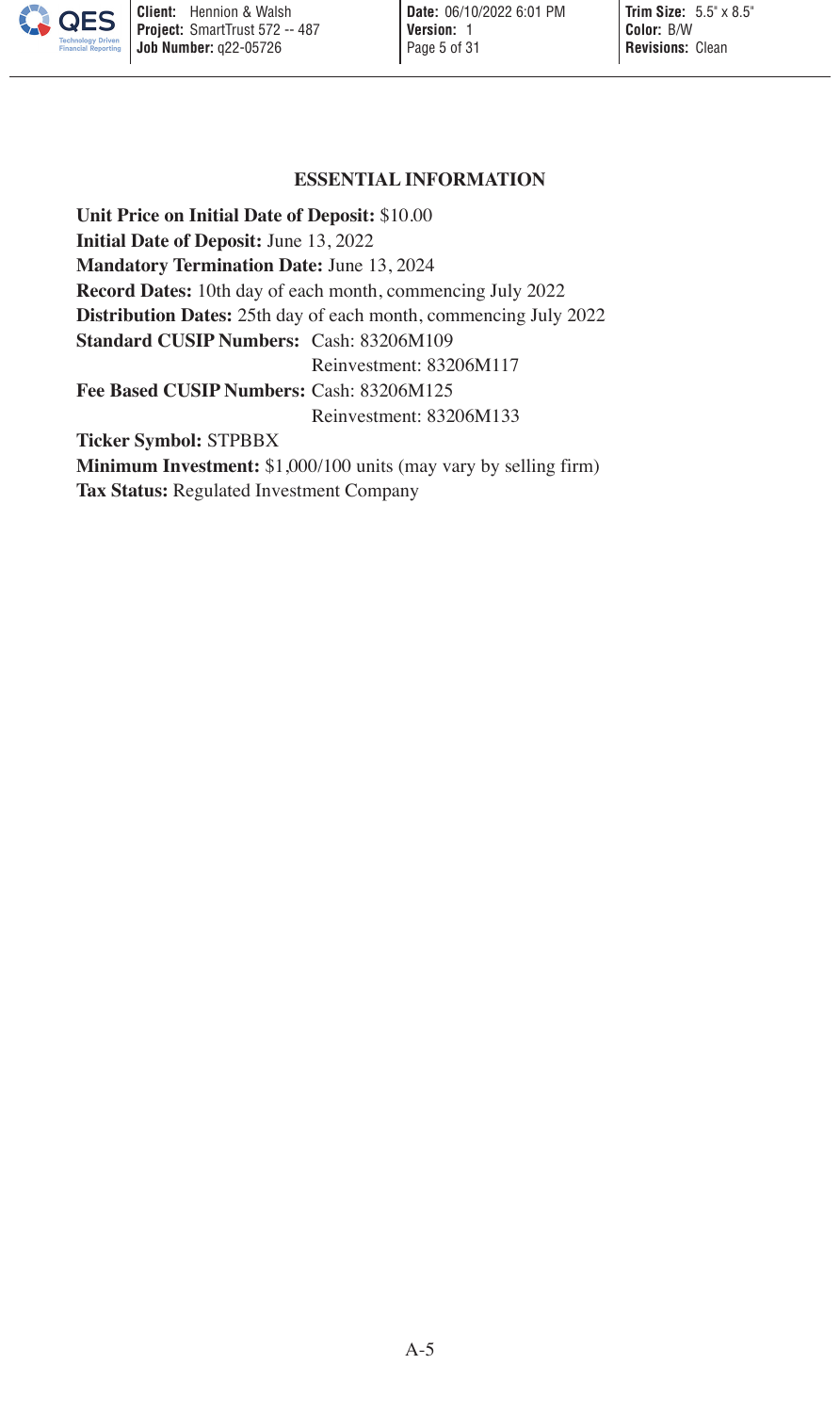#### <span id="page-5-0"></span>**FEE TABLE**

| <b>Unitholder Transaction Expenses</b><br>(fees paid directly from your investment)*<br>Initial Sales Charge<br>Deferred Sales Charge<br>Creation & Development Fee<br>Maximum Sales Charge<br>Estimated Organization Costs                                                                                                           | As a $%$ of<br><b>Initial Unit Price</b><br>$0.00\%$<br>2.25<br>0.50<br>2.75%<br>0.826% | <b>Amounts</b> per<br>100 Units<br>\$<br>0.00<br>22.50<br>5.00<br>\$27.50<br>8.26 |
|---------------------------------------------------------------------------------------------------------------------------------------------------------------------------------------------------------------------------------------------------------------------------------------------------------------------------------------|-----------------------------------------------------------------------------------------|-----------------------------------------------------------------------------------|
| <b>Estimated Annual Operating Expenses</b><br>(expenses deducted from trust assets)<br>Trustee Fee $\dots\dots\dots\dots\dots\dots\dots\dots\dots\dots\dots\dots$<br>Supervisor Fee $\dots\dots\dots\dots\dots\dots\dots\dots\dots$<br>Other Operating Expenses                                                                       | As a $%$ of<br><b>Net Assets</b><br>$0.109\%$<br>0.036<br>0.146<br>0.291%               | <b>Amounts</b> per<br>100 Units<br>S.<br>1.05<br>0.35<br>1.41<br>2.81             |
| <b>Example</b>                                                                                                                                                                                                                                                                                                                        | <b>Cumulative Expenses Paid for Period:</b><br>2 years                                  |                                                                                   |
| This example helps you compare the cost of this trust<br>with other unit investment trusts and mutual funds.<br>The example assumes that the expenses do not<br>change and that the trust's annual return is 5%. Your<br>actual returns and expenses will vary. Based on these<br>assumptions, you would pay these expenses for every | 1 year<br>\$386                                                                         | (life of trust)<br>\$414                                                          |

The amounts below are estimates of the direct and indirect expenses that you may incur based on a \$10 unit price. Actual expenses may vary.

The sales charge has both an initial and a deferred component. The initial sales charge is paid at the time of purchase and is the difference between the total sales charge (maximum of 2.75% of the public offering price) and the sum of the remaining deferred sales charge and the total creation and development fee. The initial sales charge will be approximately 0% of the public offering price per unit depending on the public offering price per unit. The deferred sales charge is fixed at \$0.225 per unit and is paid in three monthly installments beginning on December 20, 2022. The creation and development fee is fixed at \$0.05 per unit and is paid at the end of the initial offering period. The creation and development fee is only assessed to units outstanding at the end of the initial offering period. When the public offering price per unit is less than or equal to \$10, you will not pay an initial sales charge. When the public offering price per unit is greater than \$10 per unit, you will pay an initial sales charge. If you redeem or sell your units prior to collection of the total deferred sales charge, you will pay any remaining deferred sales charge upon redemption or sale of your units. If you purchase units after the last deferred sales charge payment has been assessed, the secondary market sales charge is equal to 2.75% of the public offering price per unit and does not include deferred payments.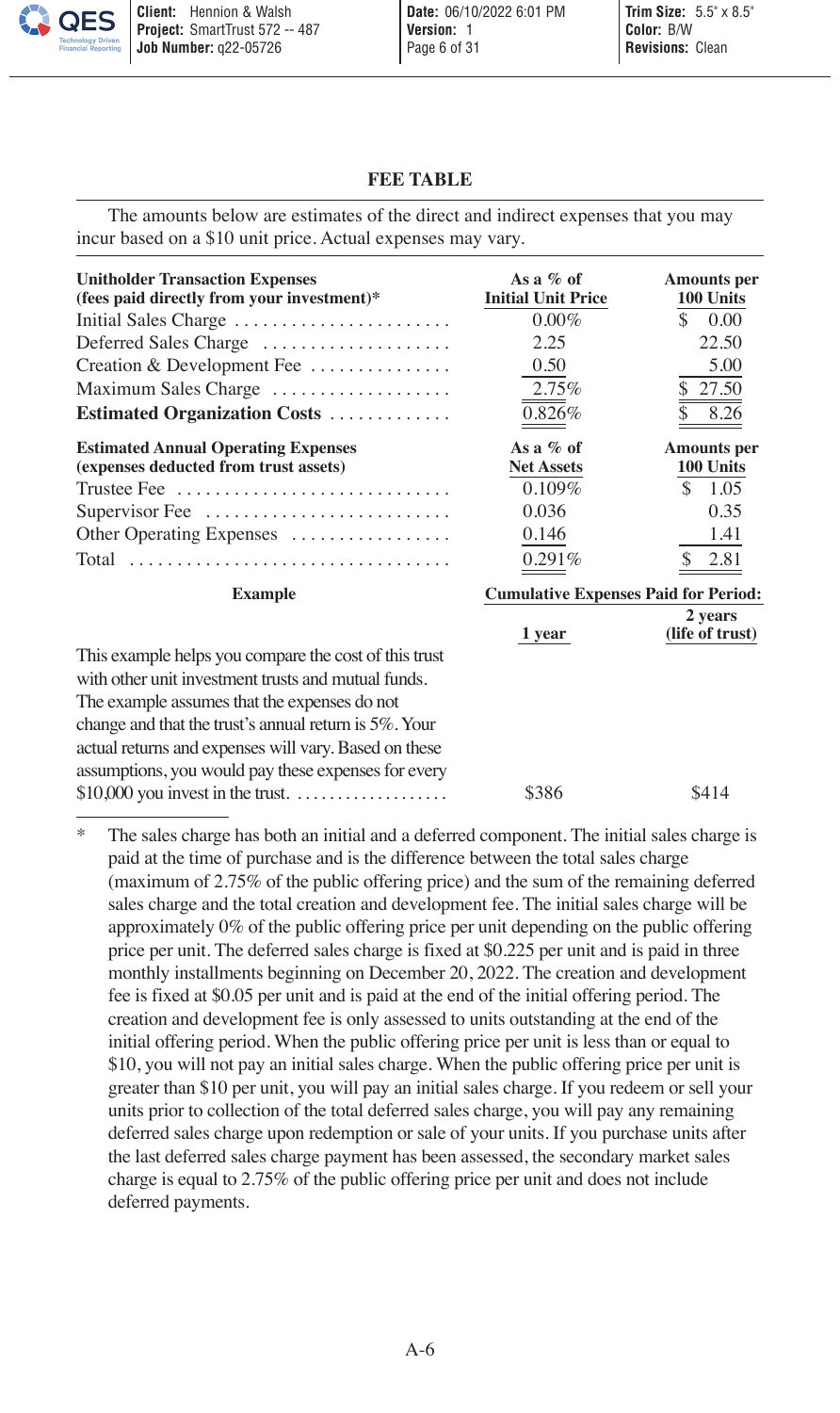## **PREMIER BANKING OPPORTUNITIES TRUST, SERIES 2 (SMARTTRUST 572)**

#### **STATEMENT OF FINANCIAL CONDITION**

### <span id="page-6-0"></span>**AS OF JUNE 13, 2022**

| <sup>\$</sup><br>Interest of investors:<br>Less: deferred sales charge and creation & development fee $(4)(5)$<br>\$ | <b>Investment</b> in securities                                                                                   |           |
|----------------------------------------------------------------------------------------------------------------------|-------------------------------------------------------------------------------------------------------------------|-----------|
|                                                                                                                      |                                                                                                                   | \$109,452 |
|                                                                                                                      |                                                                                                                   | \$109,452 |
|                                                                                                                      | Liabilities and interest of investors                                                                             |           |
|                                                                                                                      | Liabilities:                                                                                                      |           |
|                                                                                                                      |                                                                                                                   | 904       |
|                                                                                                                      |                                                                                                                   | 2,463     |
|                                                                                                                      |                                                                                                                   | 547       |
|                                                                                                                      |                                                                                                                   | 3,914     |
|                                                                                                                      |                                                                                                                   |           |
|                                                                                                                      |                                                                                                                   | 109,452   |
|                                                                                                                      |                                                                                                                   | $\Omega$  |
|                                                                                                                      |                                                                                                                   | 3,010     |
|                                                                                                                      |                                                                                                                   | 904       |
|                                                                                                                      |                                                                                                                   | 105,538   |
|                                                                                                                      |                                                                                                                   | \$109,452 |
|                                                                                                                      | Number of units $\dots \dots \dots \dots \dots \dots \dots \dots \dots \dots \dots \dots \dots \dots \dots \dots$ | 10,945    |
|                                                                                                                      |                                                                                                                   | 9.643     |

(1) Aggregate cost of the securities is based on the evaluations determined by the trustee at the evaluation time on the most recent business day prior to the initial date of deposit.

(2) Cash or an irrevocable letter of credit has been deposited with the trustee covering the funds (aggregating \$200,000) necessary for the purchase of securities in the trust represented by purchase contracts.

- (3) A portion of the public offering price represents an amount sufficient to pay for all or a portion of the costs incurred in establishing the trust. These costs have been estimated at \$0.083 per unit for the trust. A distribution will be made as of the earlier of the close of the initial offering period or six months following the trust's inception date to an account maintained by the trustee from which this obligation of the investors will be satisfied. To the extent the actual organization costs are greater than the estimated amount, only the estimated organization costs added to the public offering price will be reimbursed to the sponsor and deducted from the assets of the trust.
- (4) The total sales charge consists of an initial sales charge, a deferred sales charge and a creation and development fee. The initial sales charge is equal to the difference between the maximum sales charge and the sum of the remaining deferred sales charge and the total creation and development fee. The maximum total sales charge is 2.75% of the public offering price per unit.
- (5) The aggregate cost to investors includes the applicable sales charge assuming no reduction of sales charges.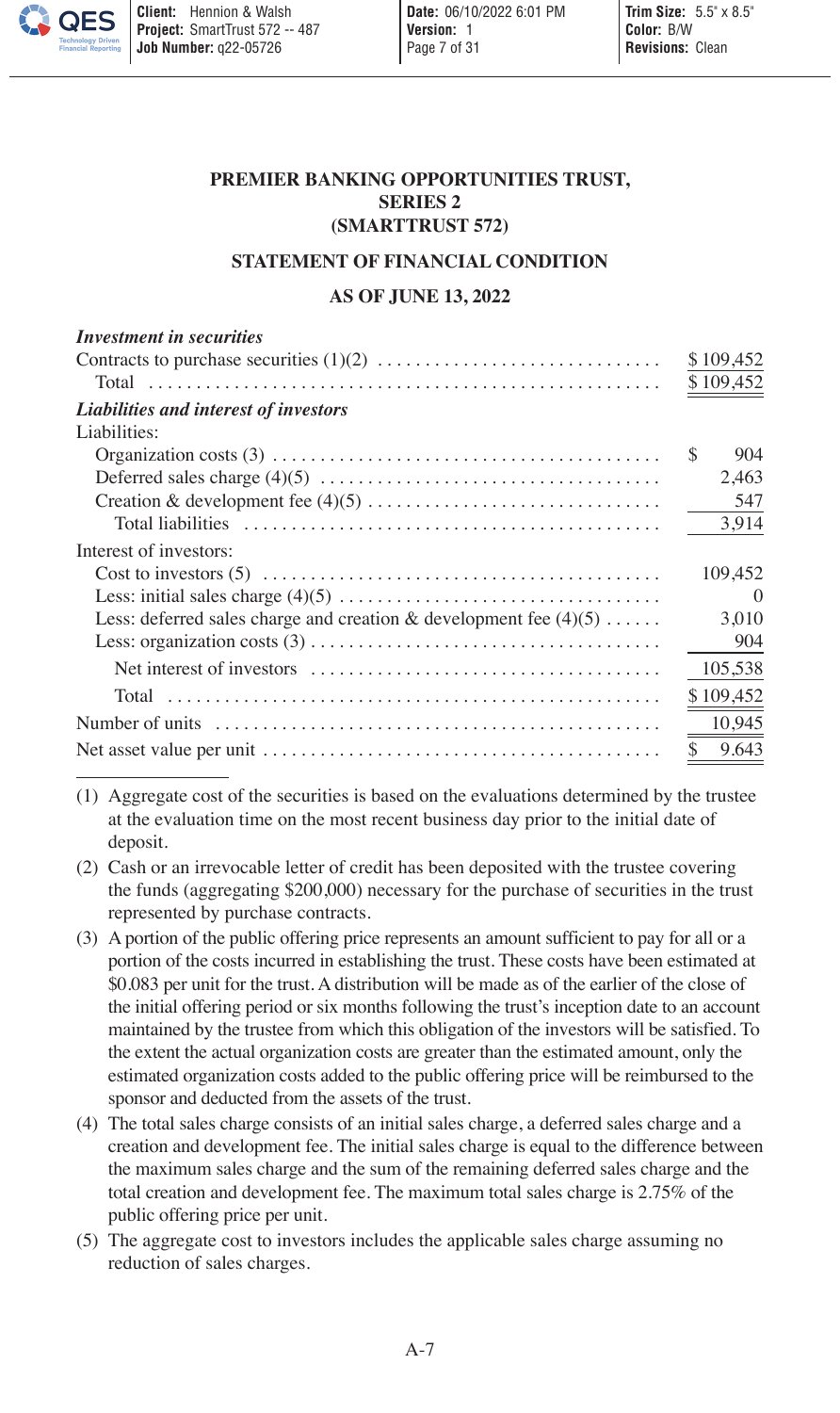# **PREMIER BANKING OPPORTUNITIES TRUST, SERIES 2 (SMARTTRUST 572)**

# **PORTFOLIO OF INVESTMENTS**

# <span id="page-7-0"></span>**AS OF JUNE 13, 2022**

| <b>Number</b><br>of Shares | Name of Issuer (1)                        | <b>Ticker</b><br><b>Symbol</b> | Percentage<br>of the<br>Trust(2) | <b>Market</b><br>Value per<br>Share $(3)$ |              | Cost of<br><b>Securities</b><br>to the<br>Trust $(3)$ |
|----------------------------|-------------------------------------------|--------------------------------|----------------------------------|-------------------------------------------|--------------|-------------------------------------------------------|
|                            | <b>EQUITY SECURITIES - 100.00%</b>        |                                |                                  |                                           |              |                                                       |
|                            | $Financials - 100.00\%$                   |                                |                                  |                                           |              |                                                       |
| 95                         | Bank OZK                                  | <b>OZK</b>                     | 3.30%                            | \$<br>38.03                               | $\mathbb{S}$ | 3,613                                                 |
| 273                        | Brookline Bancorp, Inc.                   | BRKL                           | 3.34                             | 13.39                                     |              | 3,656                                                 |
| 82                         | Camden National Corporation               | CAC                            | 3.33                             | 44.46                                     |              | 3,646                                                 |
| 165                        | Central Pacific Financial Corp.           | <b>CPF</b>                     | 3.36                             | 22.31                                     |              | 3,681                                                 |
| 99                         | Citizens Financial Group, Inc.            | <b>CFG</b>                     | 3.31                             | 36.59                                     |              | 3,622                                                 |
| 91                         | Community Trust Bancorp, Inc.             | <b>CTBI</b>                    | 3.35                             | 40.25                                     |              | 3,663                                                 |
| 142                        | ConnectOne Bancorp, Inc.                  | <b>CNOB</b>                    | 3.32                             | 25.55                                     |              | 3,628                                                 |
| 79                         | Eagle Bancorp, Inc.                       | <b>EGBN</b>                    | 3.35                             | 46.39                                     |              | 3,665                                                 |
| 85                         | <b>Enterprise Financial Services Corp</b> | <b>EFSC</b>                    | 3.32                             | 42.80                                     |              | 3,638                                                 |
| 248                        | Farmers National Banc Corp.               | <b>FMNB</b>                    | 3.34                             | 14.74                                     |              | 3,656                                                 |
| 167                        | <b>Flushing Financial Corporation</b>     | <b>FFIC</b>                    | 3.35                             | 21.97                                     |              | 3,669                                                 |
| 80                         | Hancock Whitney Corporation               | <b>HWC</b>                     | 3.34                             | 45.62                                     |              | 3,650                                                 |
| 87                         | Heartland Financial USA, Inc.             | <b>HTLF</b>                    | 3.34                             | 41.97                                     |              | 3,651                                                 |
| 129                        | Hilltop Holdings Inc.                     | <b>HTH</b>                     | 3.31                             | 28.12                                     |              | 3,627                                                 |
| 99                         | HomeStreet, Inc.                          | <b>HMST</b>                    | 3.33                             | 36.80                                     |              | 3,643                                                 |
| 263                        | Hope Bancorp, Inc.                        | <b>HOPE</b>                    | 3.33                             | 13.88                                     |              | 3,650                                                 |
| 215                        | Horizon Bancorp, Inc.                     | <b>HBNC</b>                    | 3.32                             | 16.91                                     |              | 3,636                                                 |
| 205                        | KeyCorp                                   | <b>KEY</b>                     | 3.33                             | 17.77                                     |              | 3,643                                                 |
| 248                        | Lakeland Bancorp, Inc.                    | LBAI                           | 3.36                             | 14.82                                     |              | 3,675                                                 |
| 151                        | Midland States Bancorp, Inc.              | <b>MSBI</b>                    | 3.35                             | 24.26                                     |              | 3,663                                                 |
| 398                        | New York Community Bancorp, Inc.          | <b>NYCB</b>                    | 3.35                             | 9.22                                      |              | 3,670                                                 |
| 291                        | Northfield Bancorp, Inc.                  | <b>NFBK</b>                    | 3.34                             | 12.55                                     |              | 3,652                                                 |
| 121                        | Pacific Premier Bancorp, Inc.             | PPBI                           | 3.34                             | 30.25                                     |              | 3,660                                                 |
| 126                        | PacWest Bancorp                           | <b>PACW</b>                    | 3.32                             | 28.87                                     |              | 3,638                                                 |
| 134                        | Peoples Bancorp Inc.                      | <b>PEBO</b>                    | 3.35                             | 27.36                                     |              | 3,666                                                 |
| 142                        | Premier Financial Corp.                   | <b>PFC</b>                     | 3.34                             | 25.77                                     |              | 3,659                                                 |
| 180                        | Regions Financial Corporation             | RF                             | 3.31                             | 20.14                                     |              | 3,625                                                 |
| 96                         | Synovus Financial Corp.                   | <b>SNV</b>                     | 3.32                             | 37.87                                     |              | 3,636                                                 |
| 79                         | <b>Truist Financial Corporation</b>       | <b>TFC</b>                     | 3.32                             | 45.95                                     |              | 3,630                                                 |
| 220                        | <b>Umpqua Holdings Corporation</b>        | <b>UMPQ</b>                    | 3.33                             | 16.55                                     |              | 3,641                                                 |
|                            |                                           |                                | 100.00%                          |                                           |              | \$109,452                                             |

See Notes to Portfolio of Investments.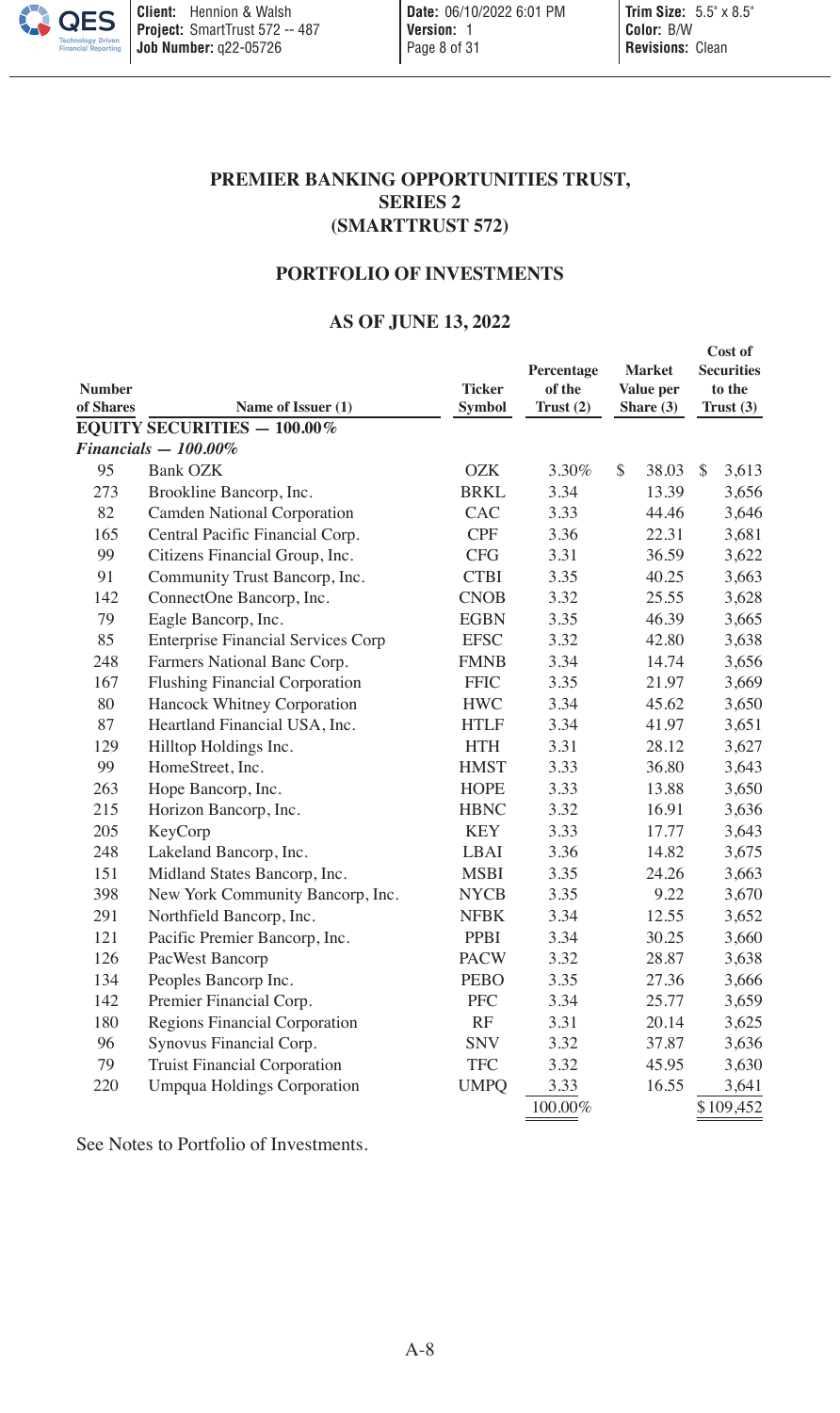## **NOTES TO PORTFOLIO OF INVESTMENTS**

- (1) All securities are represented by contracts to purchase such securities. Contracts to purchase the securities were entered into on June 10, 2022. All such contracts are expected to be settled on or about the first settlement date of the trust, which is expected to be June 15, 2022.
- (2) Based on the cost of the securities to the trust.
- (3) Accounting Standards Codification 820, "Fair Value Measurements" establishes a framework for measuring fair value and expands disclosure about fair value measurements in financial statements for the trust. The framework under the standard is comprised of a fair value hierarchy, which requires an entity to maximize the use of observable inputs and minimize the use of unobservable inputs when measuring fair value. The standard describes three levels of inputs that may be used to measure fair value:

Level 1: Quoted prices (unadjusted) for identical assets or liabilities in active markets that the trust has the ability to access as of the measurement date. Level 2: Significant observable inputs other than Level 1 prices, such as quoted prices for similar assets or liabilities, quoted prices in markets that are not active, and other inputs that are observable or can be corroborated by observable market data.

Level 3: Significant unobservable inputs that reflect the trust's own assumptions about the assumptions that market participants would use in pricing an asset or liability.

The inputs or methodologies used for valuing securities are not necessarily an indication of the risk associated with investing those securities. Changes in valuation techniques may result in transfers in or out of an investment's assigned level as described above.

The following table summarizes the trust's investments as of the trust's inception, based on inputs used to value them:

|                          | Level 1            | Level 2                                                                                                                                                                                                                                                                                                                                                                                                                                                                                                                                                                                                                                                                                                                                                                                                                                      | Level 3                           |
|--------------------------|--------------------|----------------------------------------------------------------------------------------------------------------------------------------------------------------------------------------------------------------------------------------------------------------------------------------------------------------------------------------------------------------------------------------------------------------------------------------------------------------------------------------------------------------------------------------------------------------------------------------------------------------------------------------------------------------------------------------------------------------------------------------------------------------------------------------------------------------------------------------------|-----------------------------------|
| <b>Equity Securities</b> |                    | $$109.452 \quad $ {\scriptstyle \bullet \atop \scriptstyle \infty} {\scriptstyle \bullet} {\scriptstyle \bullet} {\scriptstyle \bullet} {\scriptstyle \bullet} {\scriptstyle \bullet} {\scriptstyle \bullet} {\scriptstyle \bullet} {\scriptstyle \bullet} {\scriptstyle \bullet} {\scriptstyle \bullet} {\scriptstyle \bullet} {\scriptstyle \bullet} {\scriptstyle \bullet} {\scriptstyle \bullet} {\scriptstyle \bullet} {\scriptstyle \bullet} {\scriptstyle \bullet} {\scriptstyle \bullet} {\scriptstyle \bullet} {\scriptstyle \bullet} {\scriptstyle \bullet} {\scriptstyle \bullet} {\scriptstyle \bullet} {\scriptstyle \bullet} {\scriptstyle \bullet} {\scriptstyle \bullet} {\scriptstyle \bullet} {\scriptstyle \bullet} {\scriptstyle \bullet} {\scriptstyle \bullet} {\scriptstyle \bullet} {\scriptstyle \bullet} {\script$ | <b>Contract Contract Contract</b> |
| Total                    | $$109.452 \quad $$ | <b>Contract Contract State</b>                                                                                                                                                                                                                                                                                                                                                                                                                                                                                                                                                                                                                                                                                                                                                                                                               | $\overline{\phantom{0}}$          |

The cost of the securities to the sponsor and the sponsor's profit or (loss) (which is the difference between the cost of the securities to the sponsor and the cost of the securities to the trust) are \$109,452 and \$(0), respectively.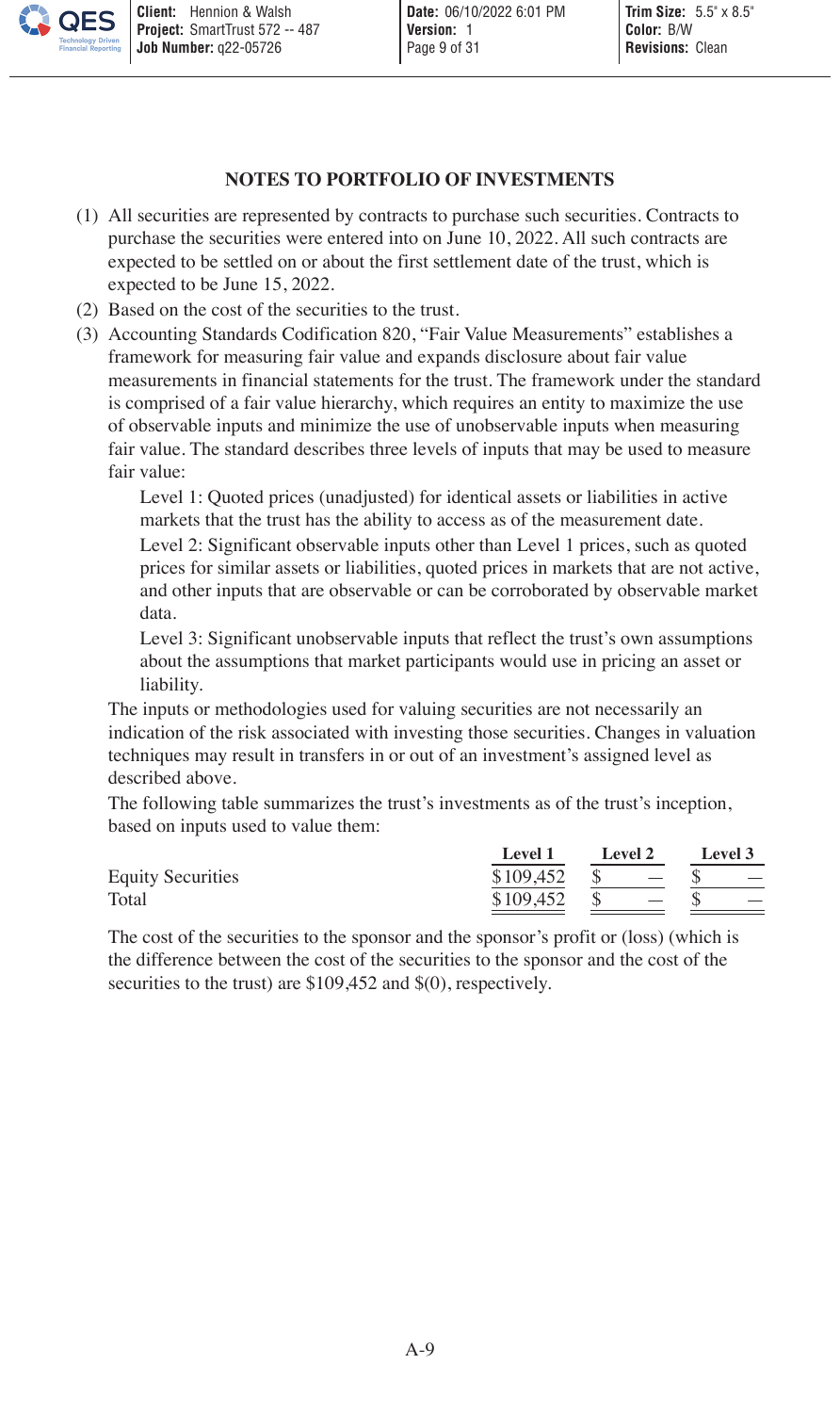#### <span id="page-9-0"></span>**REPORT OF INDEPENDENT REGISTERED PUBLIC ACCOUNTING FIRM**

## SPONSOR AND UNITHOLDERS SMARTTRUST 572

#### **Opinion on the financial statements**

We have audited the accompanying statement of financial condition, including the trust portfolio on pages A-8 through A-9, of SmartTrust 572 (the "Trust") as of June 13, 2022, the initial date of deposit, and the related notes (collectively referred to as the "financial statements"). In our opinion, the financial statements present fairly, in all material respects, the financial position of the Trust as of June 13, 2022 in conformity with accounting principles generally accepted in the United States of America.

#### **Basis for opinion**

These financial statements are the responsibility of Hennion & Walsh, Inc., the Sponsor. Our responsibility is to express an opinion on the Trust's financial statements based on our audit. We are a public accounting firm registered with the Public Company Accounting Oversight Board (United States) ("PCAOB") and are required to be independent with respect to the Trust in accordance with the U.S. federal securities laws and the applicable rules and regulations of the Securities and Exchange Commission and the PCAOB.

We conducted our audit in accordance with the standards of the PCAOB. Those standards require that we plan and perform the audit to obtain reasonable assurance about whether the financial statements are free of material misstatement, whether due to error or fraud. The Trust is not required to have, nor were we engaged to perform, an audit of its internal control over financial reporting. As part of our audit we are required to obtain an understanding of internal control over financial reporting but not for the purpose of expressing an opinion on the effectiveness of the Trust's internal control over financial reporting. Accordingly, we express no such opinion.

Our audit included performing procedures to assess the risks of material misstatement of the financial statements, whether due to error or fraud, and performing procedures that respond to those risks. Such procedures included examining, on a test basis, evidence supporting the amounts and disclosures in the financial statements. Our audit also included evaluating the accounting principles used and significant estimates made by management, as well as evaluating the overall presentation of the financial statements. Our procedures included confirmation of cash or irrevocable letter of credit deposited for the purchase of securities as shown in the statement of financial condition as of June 13, 2022 by correspondence with The Bank of New York Mellon, Trustee. We believe that our audit provides a reasonable basis for our opinion.

### /s/ GRANT THORNTON LLP

We have served as the auditor of one or more of the unit investment trusts, sponsored by Hennion & Walsh, Inc. since 2009.

Chicago, Illinois June 13, 2022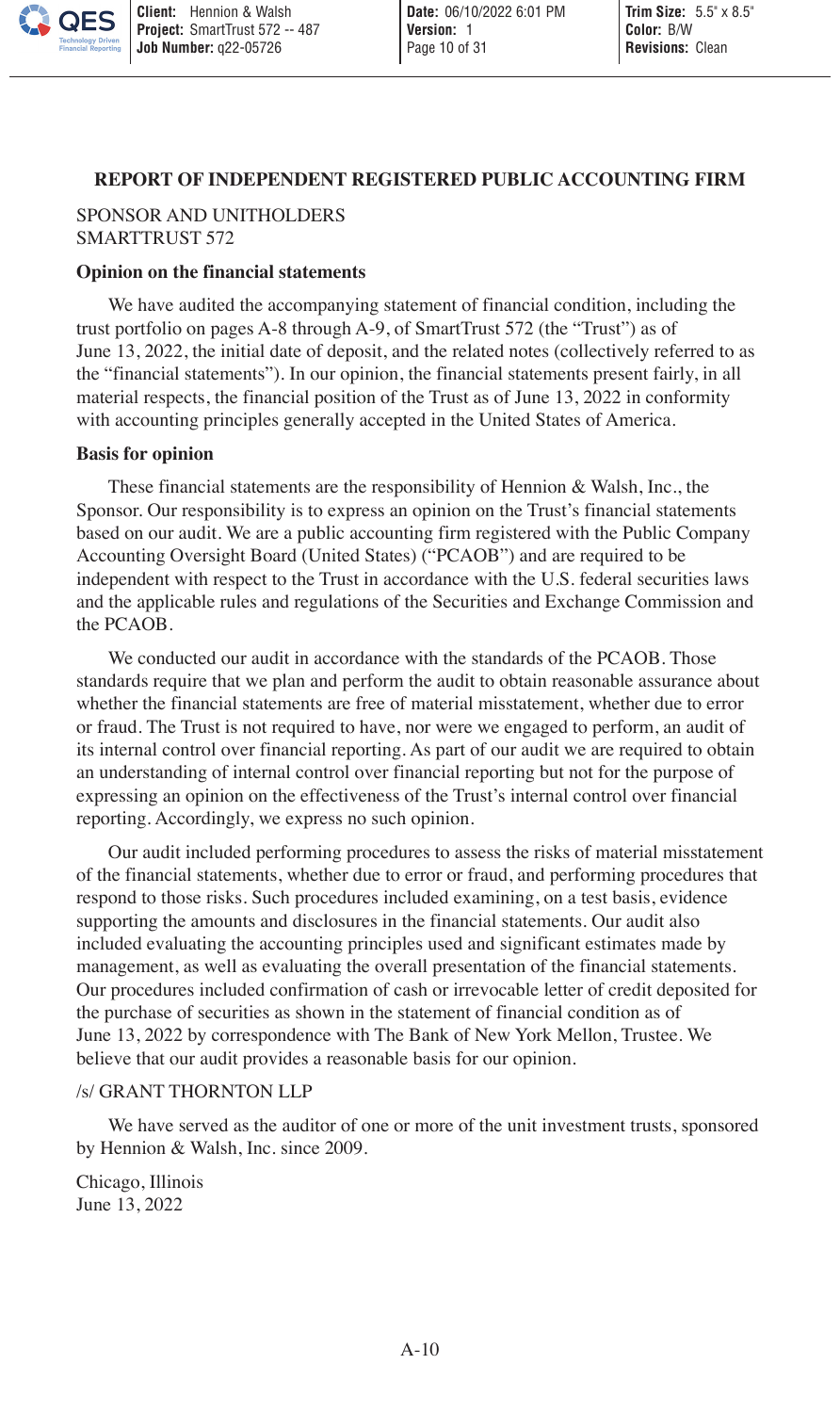

Innovative, Independent & UIT Focused

## <span id="page-10-0"></span>**THE TRUST**

The trust is a unit investment trust registered under the Investment Company Act of 1940. The trust was created under the laws of the State of New York pursuant to a trust agreement among Hennion & Walsh, Inc., The Bank of New York Mellon and Hennion & Walsh Asset Management, Inc. Hennion & Walsh, Inc. is the sponsor and principal underwriter of the trust. The Bank of New York Mellon is the trustee of the trust. Hennion & Walsh Asset Management, Inc. is the portfolio supervisor of the trust. The sponsor created the trust on the initial date of deposit and the trust will terminate on the mandatory termination date unless terminated earlier as described in this prospectus. The initial date of deposit and mandatory termination date are set forth under "Essential Information."

The trust is a unit investment trust and is not an actively managed fund. Traditional methods of investment management for a managed fund often involve frequent changes in a portfolio of securities on the basis of economic, financial and market analysis. The portfolio of the trust, however, will not be actively managed and therefore the adverse financial condition of an issuer will not necessarily require the sale of its securities from the portfolio.

To create the trust, the sponsor deposited the initial portfolio securities (or contracts to purchase the securities along with an irrevocable letter of credit, cash or other consideration to pay for the securities) with the trustee on the initial date of deposit. In exchange for the deposited securities, the trustee registered the sponsor's ownership of the initial units of the trust on the registration books of the trust. A unit represents an undivided fractional interest in the trust. As the sponsor sells units, the sponsor will create additional units of the trust by depositing additional portfolio securities (or contracts to purchase securities and/or cash or a letter of credit with instructions for the trust to purchase securities) with the trustee. Units will remain outstanding until redeemed or until the trust terminates. At the close of the New York Stock Exchange on the initial date of deposit (or on the first day units are sold to the public, if later) the number of units may be adjusted so that the public offering price per unit equals \$10. The number of units and fractional interest of each unit in the trust will increase or decrease to the extent of any adjustment.

## <span id="page-10-1"></span>**RISK CONSIDERATIONS**

All investments involve risk. This section describes various risks that can impact the value of the securities in the trust. You should understand these risks before you invest. Refer to the "Principal Risk Considerations" in Part A in this prospectus for a list of the principal risk considerations related to an investment in the trust. If the value of the securities falls, the value of the units will also fall. No one can guarantee that the trust will achieve its objective or that your investment return will be positive over any period.

**MARKET RISK.** Market risk is the risk that the value of the securities in the trust will fluctuate. This could cause the value of your units to fall below your original purchase price. Market value fluctuates in response to various factors. These can include changes in interest rates, inflation, the financial condition of a security's issuer,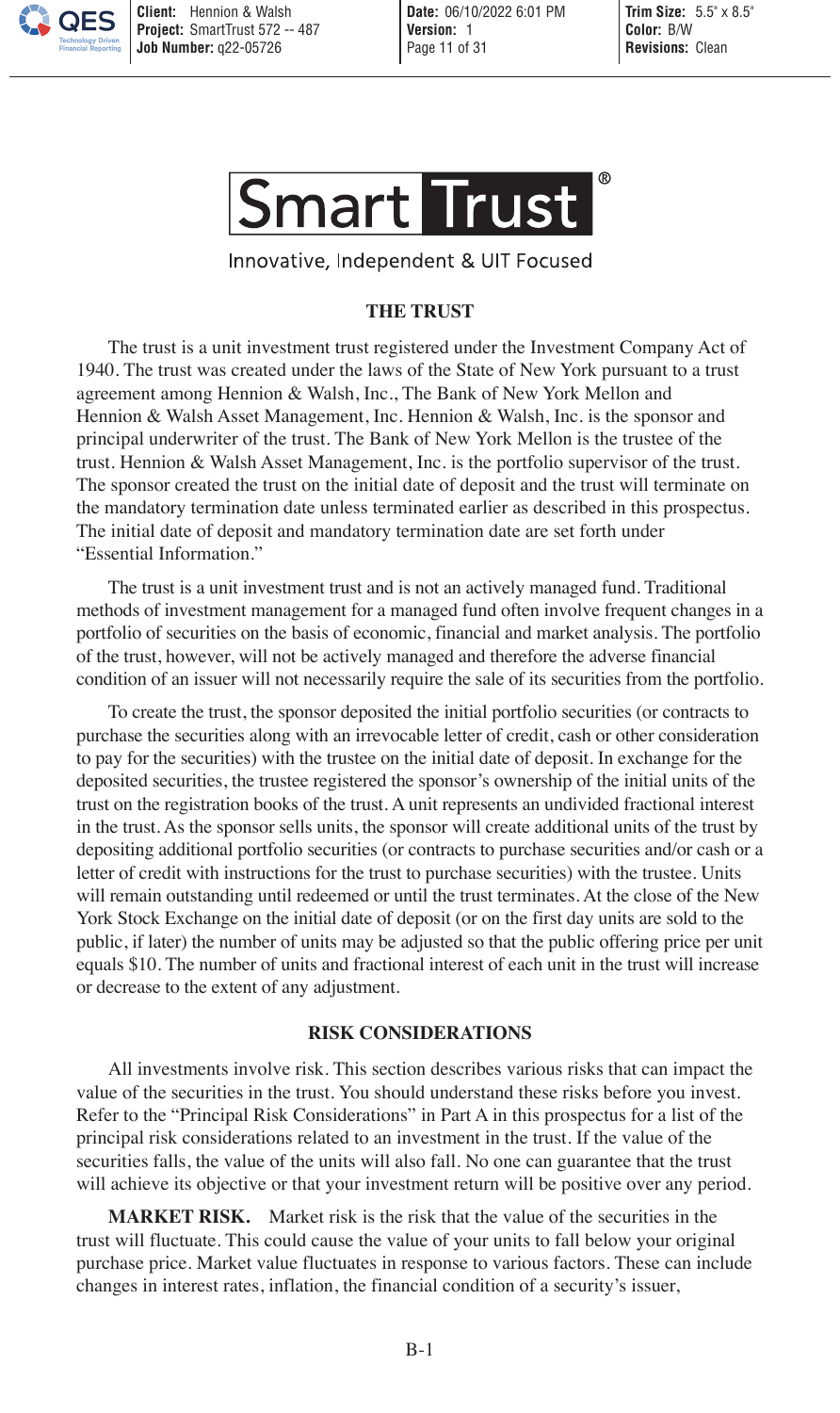perceptions of the issuer, or ratings on a security. Even though the portfolio is supervised, you should remember that the portfolio is not managed. The trust will not sell a security solely because the market value falls as is possible in a managed fund. First detected in late 2019, COVID-19 spread rapidly around the globe which led the World Health Organization to declare the COVID-19 outbreak a pandemic in March 2020. The COVID-19 pandemic has adversely affected commercial activities, disrupted supply chains and greatly increased market volatility. Many countries reacted to the COVID-19 pandemic through prevention measures, such as quarantines, and government intervention, including placing restrictions on travel and business operations. These measures along with the general uncertainty caused from this pandemic, including emerging variants, has resulted in a decline in consumer demand across many industries and imposed significant costs on governmental and business entities. The potential economic impact of the COVID-19 pandemic, or any future public health crisis, is impossible to predict and could result in adverse market conditions which may negatively impact the performance of the securities in the portfolio and the trust.

**ADDITIONAL MARKET DISRUPTION RISK.** In February 2022, Russia commenced a military attack on Ukraine. In response, various countries, including the U.S., issued broad-ranging sanctions on Russia and certain Russian companies and individuals. The hostilities between the two countries may escalate and any existing or future sanctions could have a severe adverse effect on Russia's economy, currency, companies and region as well as negatively impact other regional and global economic markets of the world (including Europe and the United States), companies in such countries and various sectors, industries and markets for securities and commodities globally, such as oil and natural gas. Accordingly, the hostilities and sanctions may have a negative effect on the trust's investments and performance beyond any direct exposure to Russian companies or those of adjoining geographic regions. The sanctions and compliance with these sanctions may impair the ability of the trust to buy, sell, hold or deliver securities of Russian companies and/or other assets. Russia may also take retaliatory actions or countermeasures, such as cyberattacks and espionage, which may negatively impact the countries and companies in which the trust may invest. Accordingly, there may be a heightened risk of cyberattacks by Russia in response to the sanctions. The extent and duration of the military action or future escalation of such hostilities; the extent and impact of existing and any future sanctions, market disruptions and volatility; and the result of any diplomatic negotiations cannot be predicted. These and any related events could have a significant negative impact on certain trust's investments as well as the trust's performance, and the value or liquidity of certain securities held by the trust may decline significantly.

**EQUITY SECURITIES.** The trust invests in securities representing equity ownership of a company. Investments in such securities are exposed to risks associated with the companies issuing the securities, the sectors and geographic locations they are involved in and the markets that such securities are traded on, among other risks as described in greater detail below.

**DIVIDEND PAYMENT RISK.** Dividend payment risk is the risk that an issuer of a security is unwilling or unable to pay income on a security. Stocks represent ownership interests in the issuers and are not obligations of the issuers. Common stockholders have a right to receive dividends only after the company has provided for payment of its creditors, bondholders and preferred stockholders. Common stocks do not assure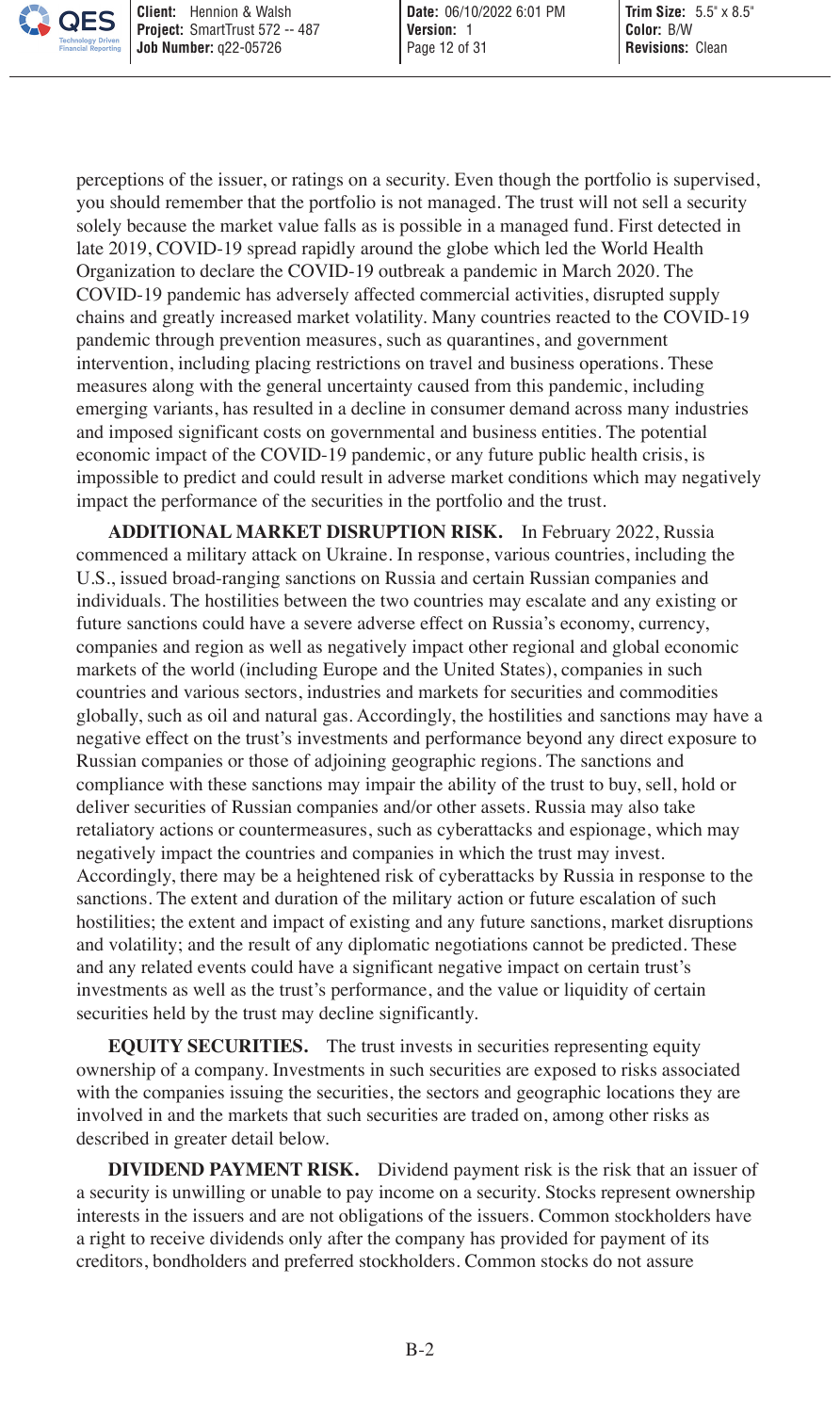dividend payments. Dividends are paid only when declared by an issuer's board of directors and the amount of any dividend may vary over time. The COVID-19 pandemic may adversely impact a company's willingness or ability to pay dividends in the future or may reduce the level of dividends declared.

**CONCENTRATION RISK.** Concentration risk is the risk that the value of your trust is more susceptible to fluctuations based on factors that impact a particular sector because the portfolio concentrates in securities issued by companies within that sector. A portfolio "concentrates" in a sector when securities in a particular sector make up 25% or more of the portfolio. Refer to the "Principal Risk Considerations" in Part A for your trust in this prospectus for sector concentrations.

*Financials Sector.* The trust invests significantly in securities of financial companies. Companies in the financials sector may include banks, thrifts and their holding companies, finance companies, investment managers, broker-dealers, insurance and reinsurance companies and mortgage real estate investment trusts ("REITs"). Financial companies are subject to extensive governmental regulation which may limit their permitted activities and affect their ability to earn a profit. These government actions include, but are not limited to, restrictions on investment activities; increased oversight, regulation and involvement in financial services company practices; adjustments to capital requirements; the acquisition of interests in and the extension of credit to private entities; and increased investigation efforts into the actions of companies and individuals in the financial service industry. There can be no assurance as to the actual impact these laws and their implementing regulations, or any other governmental program, will have on any individual financial company or on the financial markets as a whole.

In addition, deterioration in general economic conditions can have an adverse impact on financial companies. Financial difficulties of borrowers, limited access to capital, deterioration of credit markets and unstable interest rates can have a disproportionate effect on the financials sector. Financial markets are becoming increasingly intertwined on a global scale and adverse economic conditions in one country or region may impact financial companies around the world. Companies in the financials sector may also be the targets of hacking and potential theft of proprietary or customer information or disruptions in service, which could have a material adverse effect on their businesses. Financial companies are also subject to intense competition, which could adversely affect the profitability or viability of such companies.

Companies engaged in investment management and broker-dealer activities are subject to volatility in their earnings and share prices that often exceeds the volatility of the equity market in general. Adverse changes in the direction of the stock market, investor confidence, equity transaction volume, the level and direction of interest rates and the outlook of emerging markets could adversely affect the financial stability, as well as the stock prices, of these companies. Additionally, competitive pressures, including increased competition with new and existing competitors, the ongoing commoditization of traditional businesses and the need for increased capital expenditures on new technology could adversely impact the profit margins of companies in the investment management and brokerage industries. Companies involved in investment management and broker-dealer activities are also subject to extensive regulation by government agencies and self-regulatory organizations, and changes in laws, regulations or rules, or in the interpretation of such laws, regulations and rules could adversely affect the stock prices of such companies.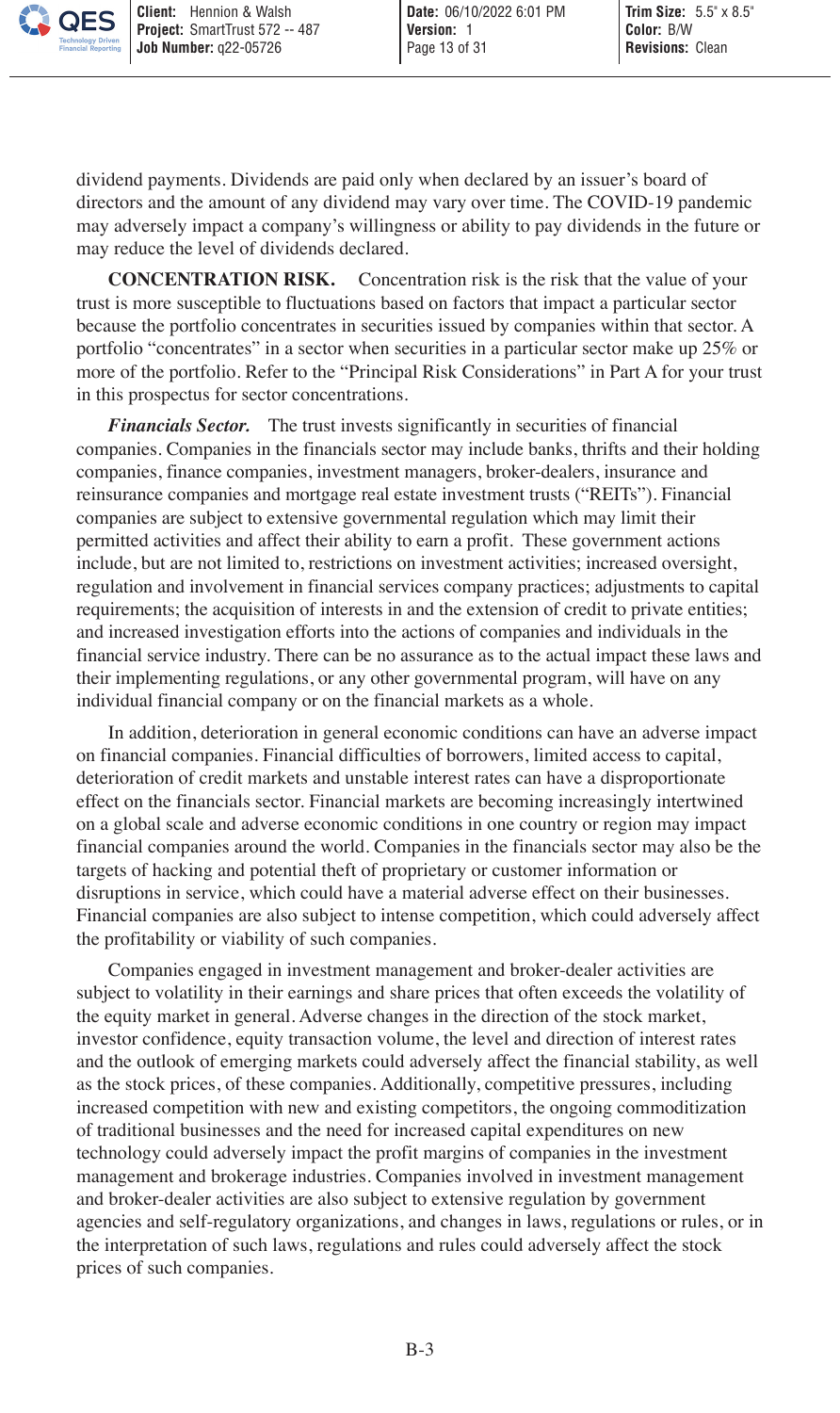Companies involved in the insurance, reinsurance and risk management industry underwrite, sell or distribute property, casualty and business insurance. Many factors affect insurance, reinsurance and risk management company profits, including interest rate movements, the imposition of premium rate caps, a misapprehension of the risks involved in given underwritings, competition and pressure to compete globally, weather catastrophes or other disasters and the effects of client mergers. Already extensively regulated, insurance companies' profits may be adversely affected by increased government regulations or tax law changes.

Mortgage REITs engage in financing real estate, purchasing or originating mortgages and mortgage-backed securities and earning income from the interest on these investments. Such REITs face risks similar to those of other financial firms, such as changes in interest rates, general market conditions and credit risk, in addition to risks associated with an investment in real estate. Risk associated with real estate investments include, among other factors, changes in general U.S., global and local economic conditions, declines in real estate values, changes in the financial health of tenants, overbuilding and increased competition for tenants, oversupply of properties for sale, changing demographics, changes in interest rates, tax rates and other operating expenses, changes in government regulations, faulty construction and the ongoing need for capital improvements, regulatory and judicial requirements including relating to liability for environmental hazards, changes in neighborhood values and buyer demand, and the unavailability of construction financing or mortgage loans at rates acceptable to developers.

**BANKS AND THRIFTS.** The trust invests significantly in banks and thrifts. Banks, thrifts and their holding companies are especially subject to the adverse effects of economic recession; currency exchange rates; volatile interest rates; portfolio concentrations in geographic markets, in commercial and residential real estate loans or any particular segment or industry; and competition from new entrants in their fields of business. Banks, thrifts and their holding companies are extensively regulated at both the federal and state level and may be adversely affected by increased regulations which impose strict capital requirements and limitations on the permissible activities that banks and thrifts may pursue. In addition, these companies face increased competition from nontraditional lending sources as regulatory changes permit new entrants to offer various financial products. Technological advances allow these nontraditional lending sources to cut overhead and permit the more efficient use of customer data. Banks, thrifts and their holding companies are already facing tremendous pressure from mutual funds, brokerage firms and other providers in the competition to furnish services that were traditionally offered by banks and thrifts.

**SMALL AND MID-SIZE COMPANIES.** The trust may invest in stocks issued by small and mid-size companies. The share prices of these companies are often more volatile than those of larger companies as a result of several factors common to many such issuers, including limited trading volumes, products or financial resources, management inexperience and less publicly available information.

**LIQUIDITY RISK.** Liquidity risk is the risk that the value of a security will fall if trading in the security is limited or absent. No one can guarantee that a liquid trading market will exist for any security.

**LEGISLATION/LITIGATION.** From time to time, various legislative initiatives are proposed in the United States and abroad which may have a negative impact on certain of the securities held by the trust. In addition, litigation regarding any of the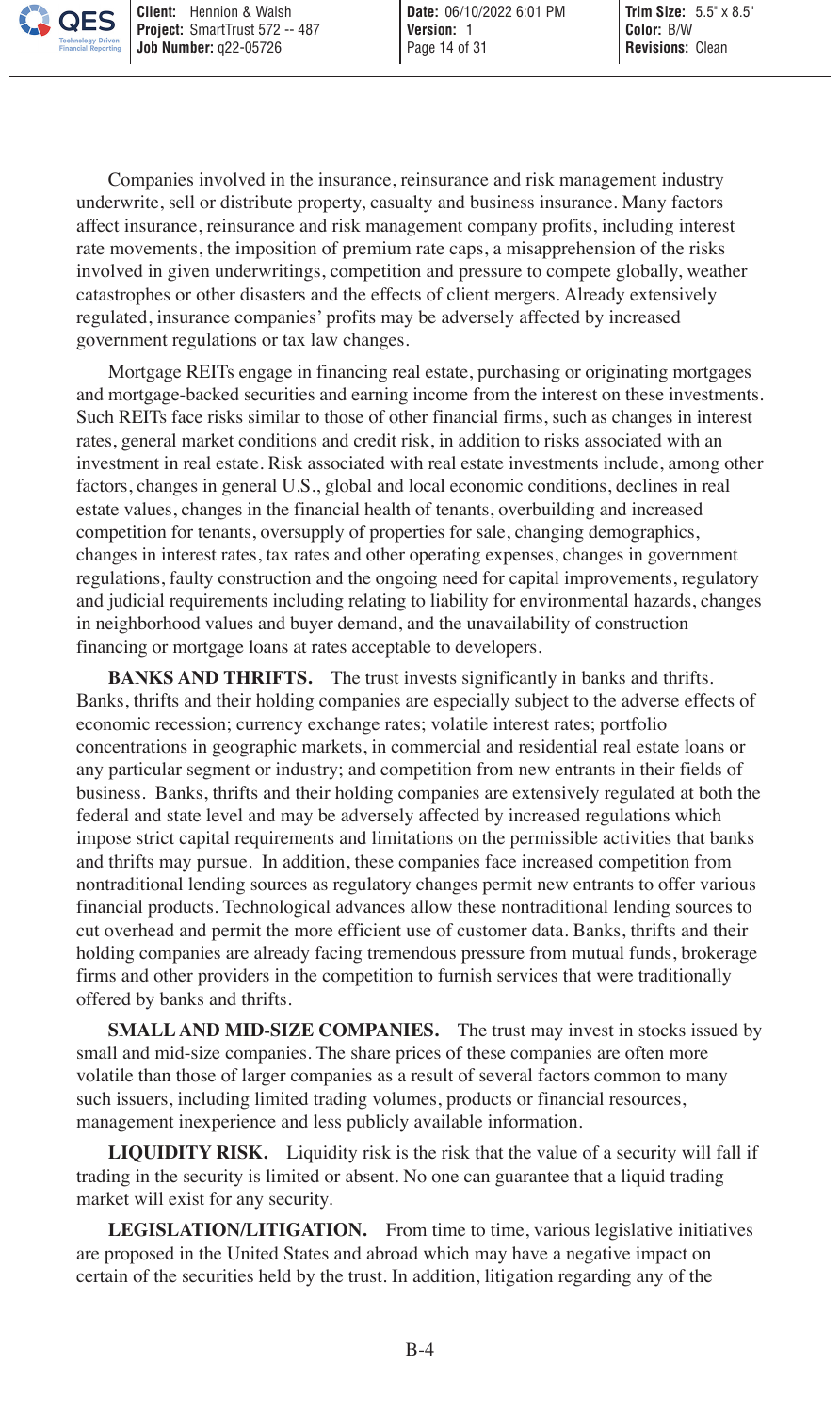issuers of the securities or of the industries represented by these issuers may negatively impact the share prices of these securities. No one can predict what impact any pending or threatened litigation will have on the share prices of the securities.

**SELECTION RISK.** Selection risk is the risk that the securities selected for inclusion in the trust will underperform the markets, relevant indices or the securities selected by other funds with similar investment objectives and investment strategies. This means you may lose money or earn less than other comparable investments.

**UNMANAGED PORTFOLIO.** The trust is a unit investment trust and is not an actively managed fund. Unlike a managed investment company in which there may be frequent changes in the portfolio of securities based upon economic, financial and market analyses, the trust's portfolio will remain relatively fixed and is not subject to such frequent changes based upon continuous analysis. The trust will generally sell securities: to pay expenses, in limited circumstances to protect the trust, to take actions in response to corporation actions and other events impacting the portfolio securities, to make required distributions or avoid imposition of taxes on the trust or as permitted by the trust agreement. Since the trust will not sell securities in response to ordinary market fluctuations, the amount realized upon the sale of portfolio securities may not be the highest price attained by an individual security during the life of the trust.

**NO FDIC GUARANTEE.** An investment in the trust is not a deposit of any bank and is not insured or guaranteed by the Federal Deposit Insurance Corporation or any other government agency.

### <span id="page-14-0"></span>**PUBLIC OFFERING**

**OFFERING PRICE.** Units of the trust are offered at the public offering price. The public offering price per unit is equal to the net asset value per unit plus organization costs plus the applicable sales charge described in this prospectus. The "net asset value per unit" is the value of the securities, cash and other assets in the trust reduced by the liabilities of the trust divided by the total units outstanding. The public offering price of units is sometimes referred to as the "offer price" or "purchase price." Unit prices are available at www.smarttrustuit.com or through your financial professional.

The offer price will be effective for all orders received prior to the close of regular trading on the New York Stock Exchange (normally 4:00 p.m. Eastern time), provided that on the first day units are sold the unit price will be computed as of the time the registration statement filed with the Securities and Exchange Commission becomes effective, if later. If the sponsor receives your order prior to the close of regular trading on the New York Stock Exchange, or authorized financial professionals receive your order prior to that time, then in most instances you will receive the price computed on the date of receipt. If the sponsor receives your order after the close of regular trading on the New York Stock Exchange, or if authorized financial professionals receive your order after that time, then in most instances you will receive the price computed on the date of the next determined offer price provided that your order is received in a timely manner on that date. It is the responsibility of the authorized financial professional to transmit the orders that they receive to the sponsor in a timely manner. Certain broker-dealers may charge a transaction or other fee for processing unit purchase orders.

The minimum purchase is generally 100 units for individual purchasers and for purchases by certain custodial accounts or Individual Retirement Accounts, self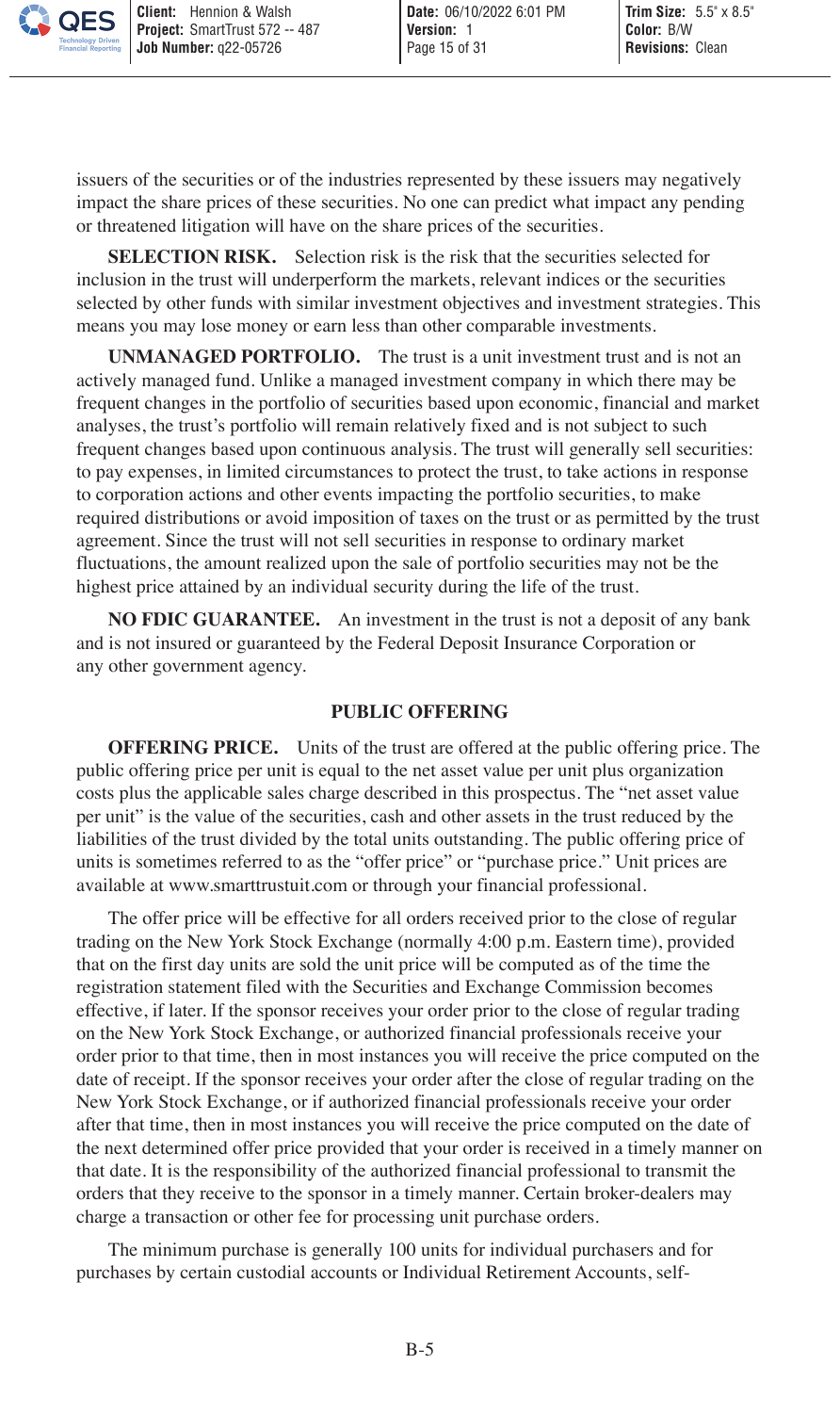employed retirement plans, pension funds and other tax-deferred retirement plans. The minimum purchase requirements are subject to waiver and may vary by selling firm.

VALUE OF SECURITIES. The trustee determines the value of the securities as of the close of regular trading on the New York Stock Exchange on each day that exchange is open. The trustee generally determines the value of securities using the closing sale price for securities traded on a national or foreign securities exchange. In some cases the trustee will price a security based on the last asked or bid price in the over-the-counter market or by using other recognized pricing methods. The trustee will only do this if a security is not principally traded on a national or foreign securities exchange or if current market quotes are unavailable or inappropriate.

The trustee determined the initial prices of the securities shown under "Portfolio of Investments" as described above at the close of regular trading on the New York Stock Exchange on the business day before the date of this prospectus. On the first day units are sold, the trustee will value the securities as of the close of regular trading on the New York Stock Exchange or the time the registration statement filed with the Securities and Exchange Commission becomes effective, if later.

**ORGANIZATION COSTS.** During the initial offering period, part of the value of the securities represents an amount that will pay the costs of creating the trust. These costs include the costs of preparing the registration statement and legal documents, federal and state registration fees, the portfolio consultant's security selection fee (if applicable), any one-time license fee (if applicable), the initial fees and expenses of the trustee and the initial audit. The trust will sell securities to reimburse the sponsor for these costs at the end of the initial offering period or after six months, if earlier. The value of the units will decline when the trust pays these costs.

**SALES CHARGE.** You pay a fee in connection with purchasing units. This is referred to as the "transactional sales charge." The transactional sales charge has both an initial and a deferred component and equals 2.25% of the public offering price per unit based on a \$10 public offering price per unit. This percentage amount of the transactional sales charge is based on the unit price on the initial date of deposit. The transactional sales charge equals the difference between the total sales charge and the creation and development fee. As a result, the percentage and dollar amount of the transactional sales charge will vary as the public offering price per unit varies. The transactional sales charge does not include the creation and development fee which is described in more detail under "Trust Expenses and Charges".

The maximum total sales charge equals 2.75% of the public offering price per unit at the time of purchase. You pay the initial sales charge, if any, at the time you buy units. The initial sales charge is the difference between the total sales charge percentage (maximum of 2.75% of the public offering price per unit) and the sum of the remaining fixed dollar deferred sales charge and the total fixed dollar creation and development fee. The initial sales charge will be approximately 0.00% of the public offering price per unit on a \$10 public offering price per unit. If the public offering price per unit exceeds \$10, you will be charged an initial sales charge equal to the difference between the maximum sales charge percentage (maximum of 2.75% of the public offering price per unit) and the sum of the remaining fixed dollar deferred sales charge and total fixed dollar creation and development fee. The deferred sales charge is fixed at \$0.225 per unit. The trust pays the deferred sales charge in equal monthly installments as described in the "Fee Table". If you redeem or sell units prior to collection of the total deferred sales charge, you will pay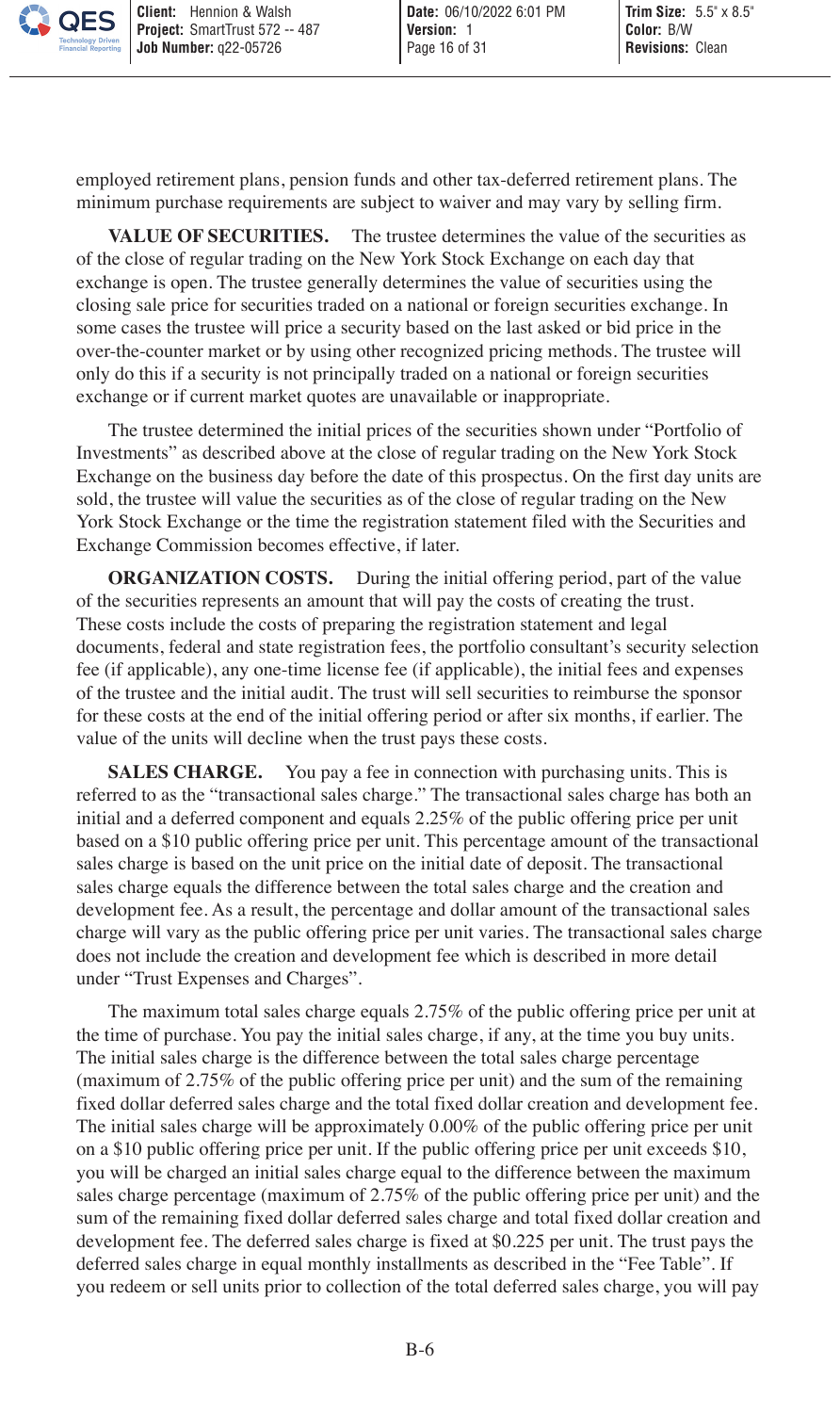any remaining deferred sales charge upon redemption or sale of units. The creation and development fee is fixed at \$0.05 per unit and is paid at the end of the initial offering period. If you redeem or sell units prior to the end of the initial offering period, you will not pay the remaining creation and development fee. Because the deferred sales charge and creation and development fee are fixed dollar amounts per unit, the actual charges will exceed the percentages shown in the "Fee Table" if the public offering price per unit falls below \$10 and will be less than the percentages shown in the "Fee Table" if the public offering price per unit exceeds \$10. In no event will the total sales charge exceed 2.75% of the public offering price per unit.

Since the deferred sales charge and creation and development fee are fixed dollar amounts per unit, the trust must charge these amounts per unit regardless of any decrease in net asset value. However, if the public offering price per unit falls to the extent that the maximum sales charge percentage results in a dollar amount that is less than the combined fixed dollar amounts of the deferred sales charge and creation and development fee, your initial sales charge will be a credit equal to the amount by which these fixed dollar charges exceed the sales charge at the time you buy units. In such a situation, the value of securities per unit would exceed the public offering price per unit by the amount of the initial sales charge credit and the value of those securities will fluctuate, which could result in a benefit or detriment to unitholders that purchase units at that price. The initial sales charge credit is paid by the sponsor and is not paid by the trust. The "Fee Table" shows the sales charge calculation at a \$10 public offering price per unit and the following examples illustrate the sales charge at prices below and above \$10. If the public offering price per unit fell to \$9, the maximum sales charge would be \$0.2475 (2.75% of the public offering price per unit), which consists of an initial sales charge of –\$0.0275, a deferred sales charge of \$0.225 and a creation and development fee of \$0.05. If the public offering price per unit rose to \$11, the maximum sales charge would be \$0.3025 (2.75% of the public offering price per unit), consisting of an initial sales charge of \$0.0275, a deferred sales charge of \$0.225 and a creation and development fee of \$0.05. The actual sales charge that may be paid by an investor may differ slightly from the sales charges shown herein due to rounding that occurs in the calculation of the public offering price and in the number of units purchased.

If you purchase units after the last deferred sales charge payment has been assessed, the secondary market sales charge is equal to 2.75% of the public offering price and does not include deferred payments.

**DISCOUNTS.** There are a variety of ways for you to reduce the sales charge you pay. It is your financial professional's responsibility to alert the sponsor of any sales charge discount when you order units. Except as expressly provided herein, you may not combine discounts. Since the deferred sales charge and the creation and development fee are fixed dollar amounts per unit, the trust must charge these fees per unit regardless of any discounts. However, if you are eligible to receive a discount such that your total sales charge is less than the fixed dollar amounts of the deferred sales charge and the creation and development fee, the sponsor will credit you the difference between your total sales charge and these fixed dollar fees at the time you buy units.

*Employee Discount.* A portion of the sales charge is waived for purchases by officers, directors and employees (and immediate family members) of the sponsor and its affiliates and dealers and their affiliates, other than Morgan Stanley, whose discounts are described below. Immediate family members include spouses, children or step-children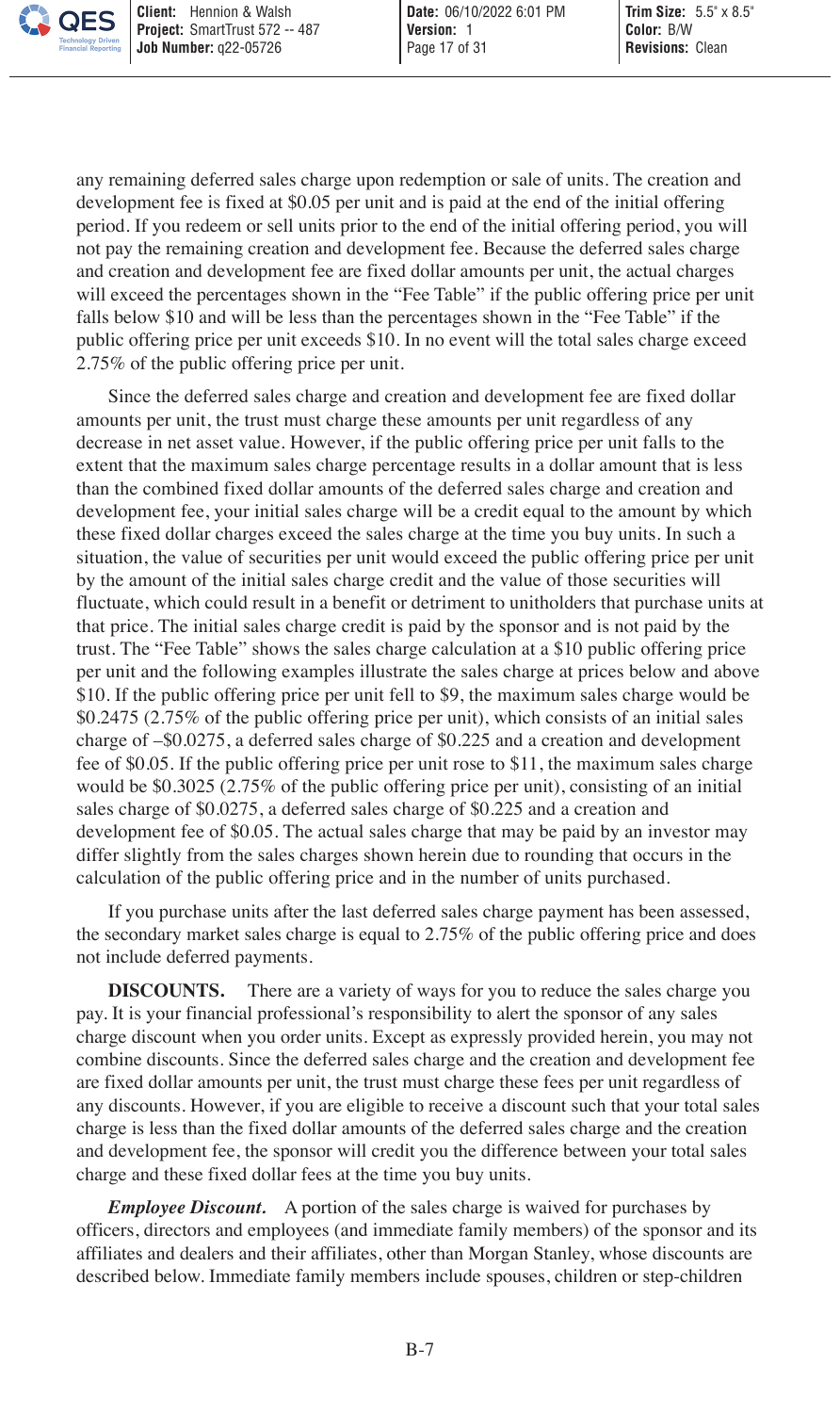under 21 living in the same household, parents or step-parents, and trustees, custodians or fiduciaries for the benefit of such persons. These purchases may be made at the public offering price per unit less the applicable dealer concession. These discounts apply during the initial offering period and in the secondary market. All employee discounts are subject to the policies of the related selling firm. Only officers, directors and employees of companies that allow their employees to participate in this employee discount program are eligible for the discounts.

A portion of the sales charge is also waived for purchases by employees (including employee-related accounts according to Morgan Stanley's account linking rules) of Morgan Stanley and its affiliates who purchase units through a Morgan Stanley Wealth Management brokerage account. These purchases may be made at the public offering price per unit less the applicable dealer concession. These discounts apply during the initial offering period and in the secondary market. This employee discount is subject to the policies of Morgan Stanley.

*Fee Accounts.* Investors may purchase units through registered investment advisers, certified financial planners or registered broker-dealers who in each case either charge investor accounts ("Fee Accounts") periodic fees for brokerage services, financial planning, investment advisory or asset management services, or provide such services in connection with an investment account for which a comprehensive "wrap fee" charge ("Wrap Fee") is imposed. You should consult your financial advisor to determine whether you can benefit from these accounts. To purchase units in these Fee Accounts, your financial advisor must purchase units designated with one of the Fee Based CUSIP Numbers set forth under "Essential Information," if available. Please contact your financial advisor for more information. If units of the trust are purchased for a Fee Account and the units are subject to a Wrap Fee in such Fee Account (i.e., the trust is "Wrap Fee Eligible") then investors may be eligible to purchase units of the trust in these Fee Accounts that are not subject to the transactional sales charge but will be subject to the creation and development fee that is retained by the sponsor. For example, this table illustrates the sales charge you will pay as a percentage of the initial \$10 public offering price per unit (the percentage will vary with the unit price).

| Deferred sales charge | $0.00\%$ |
|-----------------------|----------|
|                       | $0.00\%$ |
|                       | $0.50\%$ |
|                       | $0.50\%$ |

This discount applies only during the initial offering period. Certain Fee Account investors may be assessed transaction or other fees on the purchase and/or redemption of units by their broker-dealer or other processing organizations for providing certain transaction or account activities. The sponsor reserves the right to limit or deny purchases of units in Fee Accounts by investors or selling firms whose frequent trading activity is determined to be detrimental to the trust.

**DISTRIBUTION OF UNITS.** Units will be distributed to the public at the public offering price by the sponsor and through broker-dealers and other selling firms. The sponsor generally qualifies units for sale in various states in the United States. The sponsor does not register units for sale in any foreign country. This prospectus does not constitute an offer of units in any state or country where units cannot be offered or sold lawfully. The sponsor may reject any order for units in whole or in part.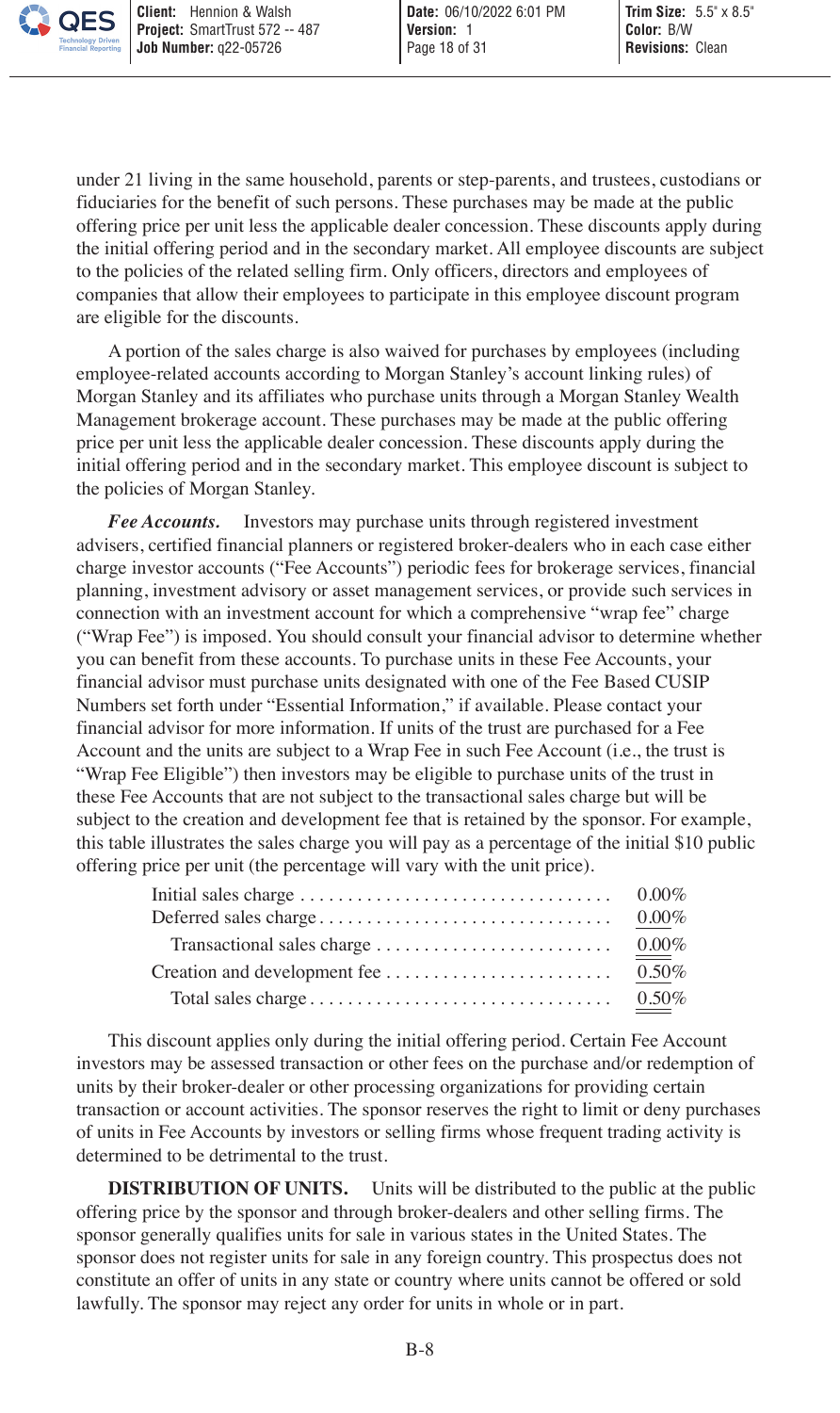The sponsor compensates broker-dealers and other selling firms when they sell units. This compensation includes the broker-dealer concessions or agency commissions described in the table below and other compensation described in this section. Any sales charge discount is borne by the broker-dealer or selling firm out of the dealer concession unless provided otherwise below. The broker-dealer concession or agency commission for initial offering period transactions is 2.00% of the public offering price per unit.

No dealer concession is paid to broker-dealers or other selling firms in connection with unit sales in Fee Accounts subject to a Wrap Fee that are eligible to receive the "Fee Account" sales charge discount described in this prospectus. The broker-dealer concession or agency commission for secondary market sales is 2.00% of the public offering price per unit, provided however that any sales charge discount is borne by the broker-dealer or selling firm out of the dealer concession for transactions in the secondary market. The sponsor reserves the right to change the amount of concessions or agency commissions from time to time.

In addition to the concessions set forth above, broker-dealers and other selling firms will be eligible to receive additional compensation for volume sales of eligible units of certain Hennion & Walsh-sponsored unit investment trusts.

The additional concession in a calendar month is based on total initial offering period sales of eligible trusts during the 12-month period through the end of the preceding calendar month as set forth in the following table:

| <b>Initial Offering Period Sales</b><br>In Preceding 12 Months | <b>Volume</b><br>Concession |
|----------------------------------------------------------------|-----------------------------|
|                                                                | 0.035%                      |
|                                                                | 0.050                       |
|                                                                | 0.075                       |
|                                                                | 0.100                       |
|                                                                | 0.125                       |
|                                                                | 0.150                       |
|                                                                | 0.175                       |

This volume concession will be paid on units of eligible Hennion & Walsh-sponsored trusts sold in the initial offering period. For a trust to be eligible for this additional volume concession, your trust's prospectus must include disclosure related to this additional concession; a trust is not eligible for this additional volume concession if the prospectus for such trust does not include disclosure related to this additional volume concession. There will be no additional volume concessions on the sale of units which are not subject to a transactional sales charge. However, such sales will be included in determining whether a firm has met the sales level breakpoints for volume concessions, subject to the policies and instructions of the related selling firm. Eligible broker dealers and other selling firms include clearing firms that place orders with the sponsor and provide the sponsor with information with respect to the representatives who initiated such transactions. Eligible broker-dealers and other selling firms will not include firms that solely provide clearing services to other broker-dealer firms or firms who place orders through clearing firms that are eligible dealers. Redemptions of units during the initial offering period will reduce the amount of units used to calculate the additional volume concessions. Secondary market sales of all units are excluded for purposes of these additional volume concessions. The sponsor will pay these amounts out of its own assets within a reasonable time following each calendar quarter.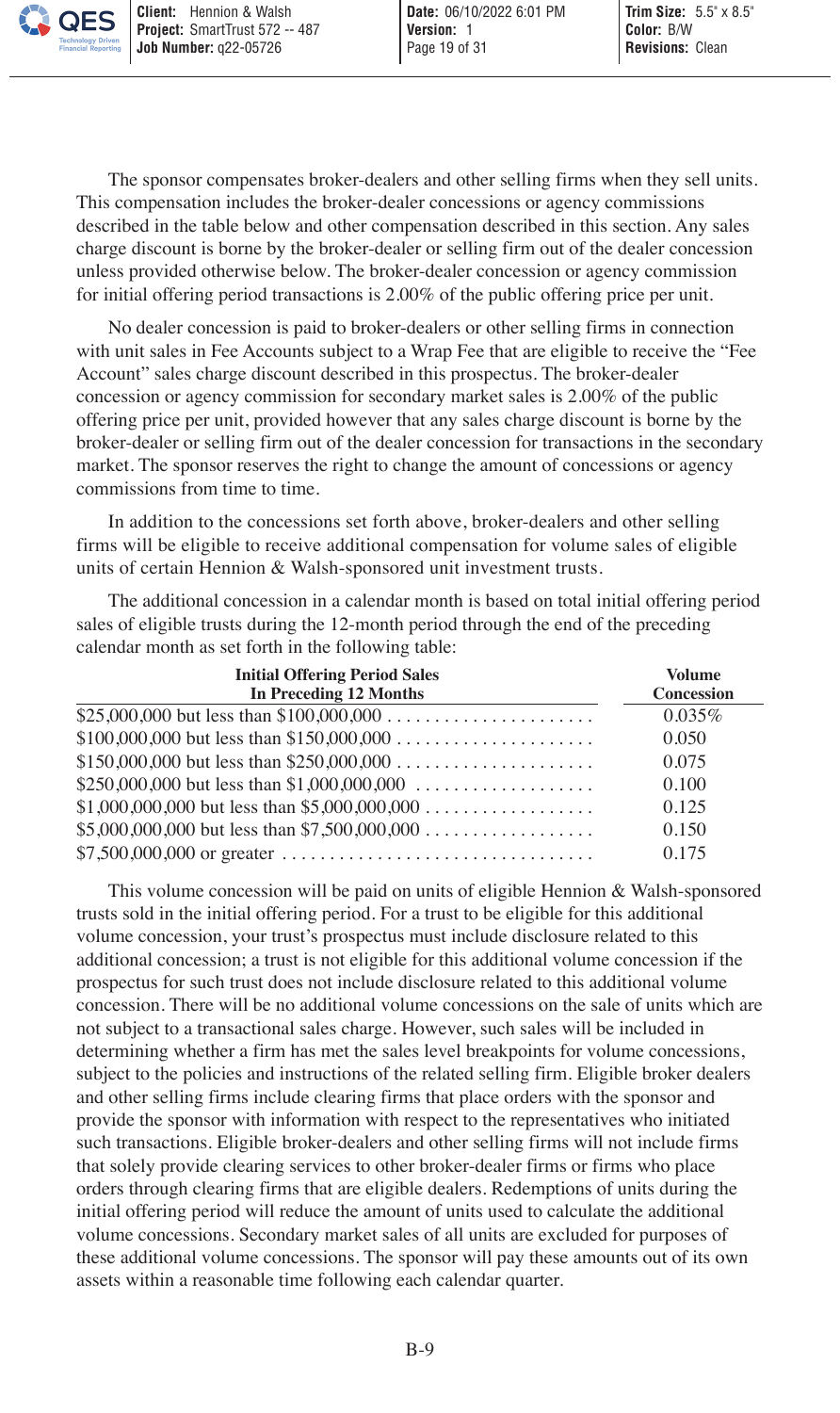Some broker-dealers and other selling firms may limit the compensation they or their representatives receive in connection with unit sales. As a result, certain broker-dealers and other selling firms may waive or refuse payment of all or a portion of the regular concession or agency commission and/or volume concession described above and instruct the sponsor to retain such amounts rather than pay or allow the amounts to such firm.

The sponsor may provide, at its own expense and out of its own profits, additional compensation and benefits to broker-dealers and selling firms that sell units of the trust and the sponsor's other products. This compensation is intended to result in additional sales of the sponsor's products and/or compensate broker-dealers, selling firms and financial advisors for past sales. A number of factors are considered in determining whether to pay these additional amounts. Such factors may include, but are not limited to, the level or type of services provided by the intermediary, the level or expected level of sales of our products by the intermediary or its agents, the placing of the sponsor's products on a preferred or recommended product list and access to an intermediary's personnel. The sponsor may make these payments for marketing, promotional or related expenses, including, but not limited to, expenses of entertaining retail customers and financial advisors, advertising, sponsorship of events or seminars, obtaining information about the breakdown of unit sales among an intermediary's representatives or offices, obtaining shelf space in intermediary firms and similar activities designed to promote the sale of the sponsor's products. The sponsor may make such payments to a substantial majority of intermediaries that sell its products. The sponsor may also make certain payments to, or on behalf of, intermediaries to defray a portion of their costs incurred for the purpose of facilitating unit sales, such as the costs of developing or purchasing trading systems to process unit trades. Payments of such additional compensation described in this paragraph and the volume concessions described above, some of which may be characterized as "revenue sharing," may create an incentive for financial intermediaries and their agents to sell or recommend the sponsor's products, including the trust, over other products. These arrangements will not change the price you pay for your units.

The sponsor may gain or lose money when it holds units in the primary or secondary market due to fluctuations in unit prices. The gain or loss is equal to the difference between the price the sponsor pays for units and the price at which it sells or redeems them. The sponsor may also gain or lose money when it deposits securities to create units. The amount of the sponsor's profit or loss on the initial deposit of securities into the trust is shown in the "Notes to Portfolio of Investments." The trustee may utilize the services of the sponsor for the purchase or sale of all or a portion of the portfolio securities in the trust and the sponsor may receive brokerage commissions from the trust in connection with these transaction in accordance with applicable law.

## <span id="page-19-0"></span>**REDEMPTION AND SALE OF UNITS**

You may sell or redeem units on any business day the New York Stock Exchange is open through your financial professional or the trustee. The sale and redemption price of units is equal to the net asset value per unit, provided that you will not pay any remaining creation and fee and organization costs if you sell or redeem units during the initial offering period. The sale and redemption price is sometimes referred to as the "liquidation price." You may pay any remaining deferred sales charge when you sell or redeem units. Certain broker-dealers may charge a transaction or other fee for processing unit redemptions.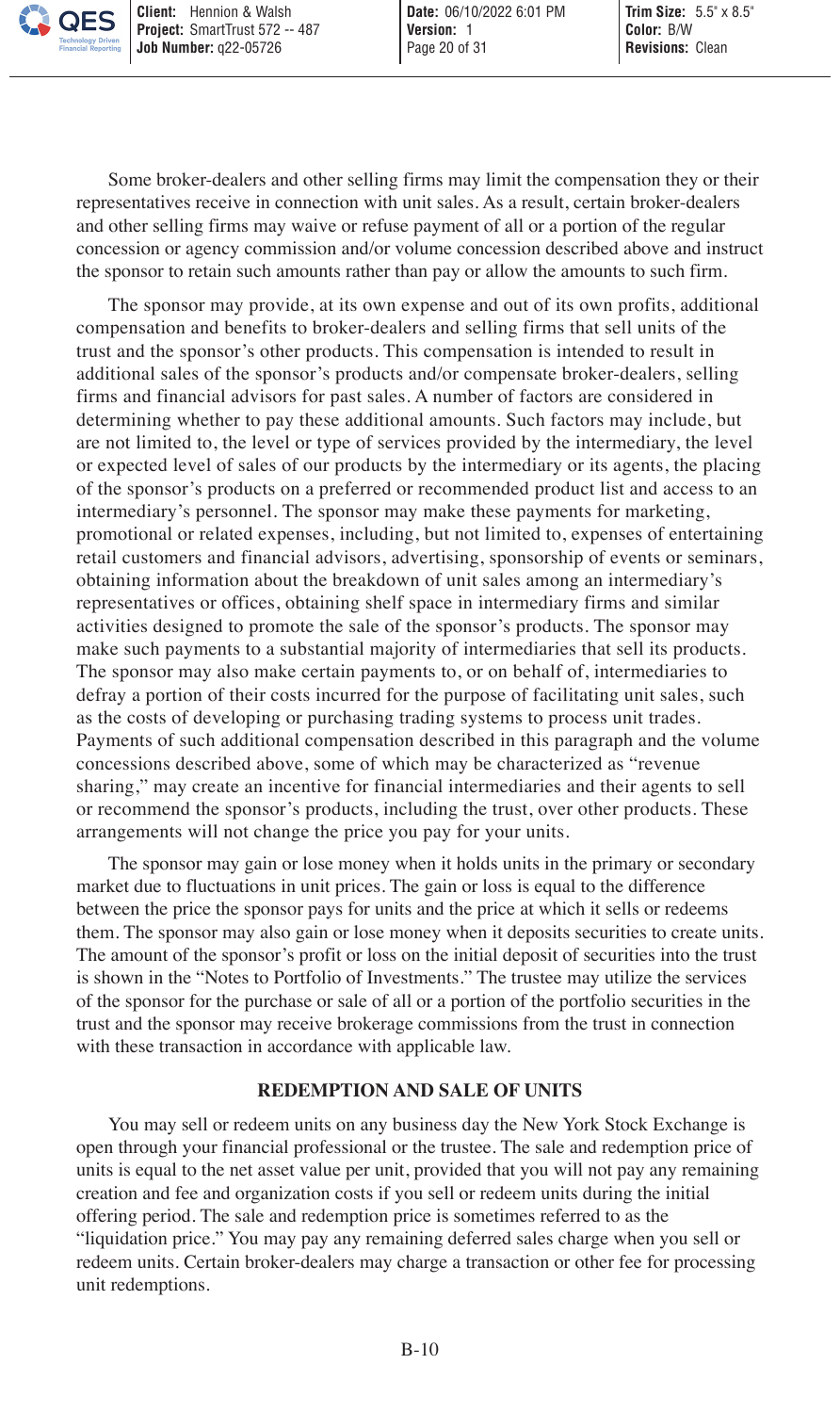**SALES OF UNITS.** The sponsor intends to repurchase units from unitholders throughout the life of the trust at the current net asset value of the units, provided that you will not pay any remaining creation and fee and organization costs if you sell units during the initial offering period. The sponsor may resell repurchased units to other investors at the public offering price or redeem them for the redemption price. The sponsor's secondary market repurchase price is the same as the redemption price. Certain brokerdealers might also maintain a secondary market in units. You should contact your financial professional for current repurchase prices to determine the best price available. The sponsor is not obligated to maintain a market and may stop doing so without prior notice for any reason. If a market is not maintained, you will be able to redeem units with the trustee at the same price as the sponsor's repurchase price. If you sell units prior to the collection of the entire deferred sales charge, you will be assessed the amount of the remaining deferred sales charge at the time of sale.

**REDEMPTION OF UNITS.** You may also redeem units directly with the trustee on any day the New York Stock Exchange is open. The redemption price that you will receive for units is equal to the net asset value per unit, provided that you will not pay any remaining creation and development fee or organization costs if you redeem units during the initial offering period. You will pay any remaining deferred sales charge at the time you redeem units. You will receive the net asset value for a particular day if the trustee receives your completed redemption request prior to the close of regular trading on the New York Stock Exchange. Redemption requests received by authorized financial professionals prior to the close of regular trading on the New York Stock Exchange are priced based on the date of receipt in most instances. Redemption requests received by the trustee after the close of regular trading on the New York Stock Exchange, or redemption requests received by authorized financial professionals after that time, are priced based on the date of the next determined redemption price provided they are received in a timely manner by the trustee on such date. It is the responsibility of authorized financial professionals to transmit redemption requests received by them to the trustee so they will be received in a timely manner. If your request is not received in a timely manner or is incomplete in any way, you will receive the next net asset value computed after the trustee receives your completed request.

If you redeem units, the trustee will generally send you a payment for units no later than seven days after it receives all necessary documentation (this will usually only take two business days). The only time the trustee can delay your payment is if the New York Stock Exchange is closed (other than weekends or holidays), the Securities and Exchange Commission determines that trading on that exchange is restricted or an emergency exists making sale or evaluation of the securities not reasonably practicable, and for any other period that the Securities and Exchange Commission permits.

You can request an in-kind distribution of the securities underlying units if you tender at least 2,500 units for redemption (or such other amount as required by your financial professional's firm). This option is generally available only for securities traded and held in the United States. The trustee will make any in-kind distribution of securities by distributing applicable securities in book entry form to the account of your financial professional at The Depository Trust Company. You will receive whole shares of the applicable securities and cash equal to any fractional shares or securities not distributed in-kind. You may not request this option in the last 30 days of the trust's life. This option may be discontinued upon 60 days notice.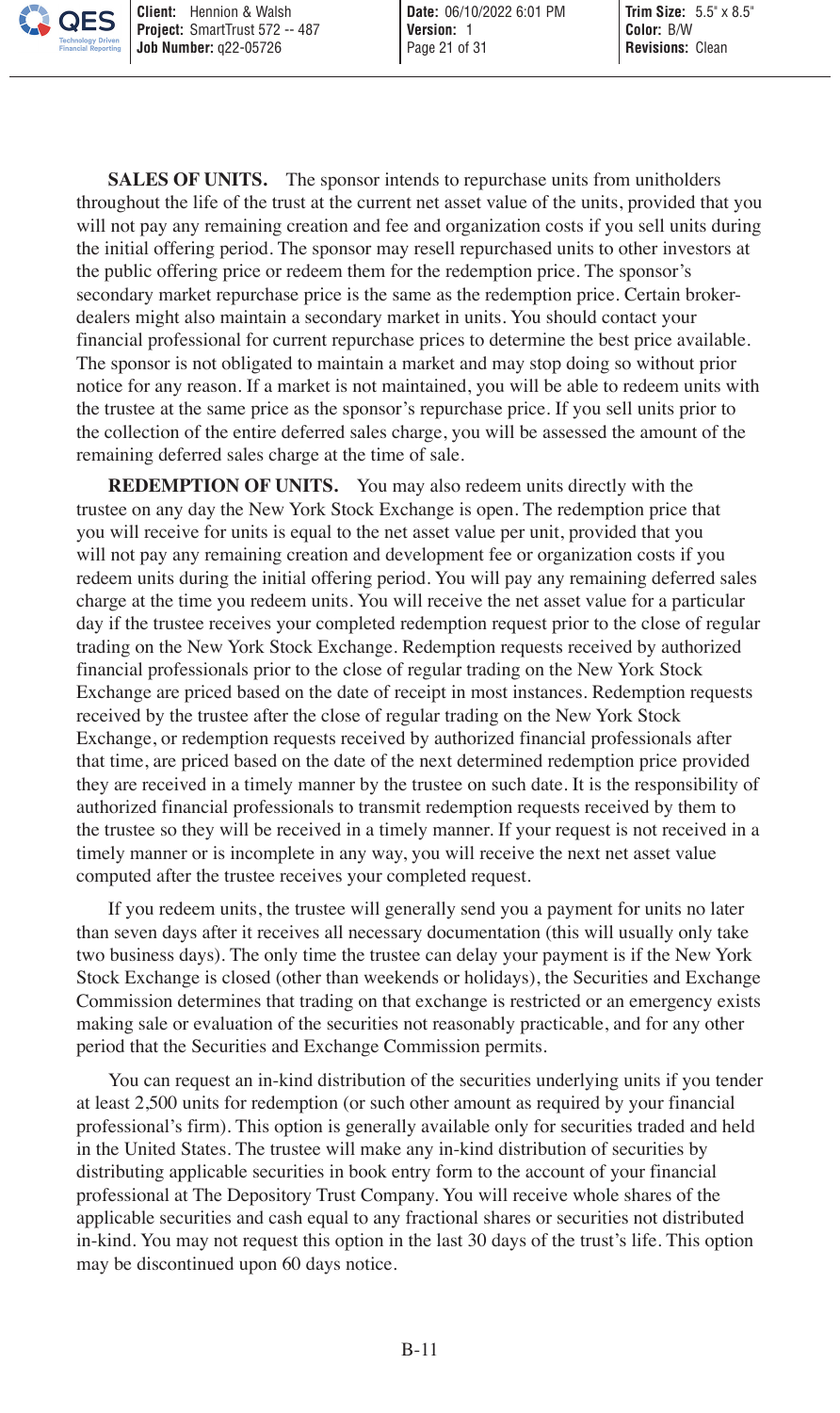#### <span id="page-21-0"></span>**DISTRIBUTIONS**

The trust generally pays distributions of its net investment income along with any excess capital on each distribution date to unitholders of record as of the preceding record date. The record and distribution dates are shown in the "Essential Information." An investor becomes a unitholder of record on the settlement date of the unit purchase (generally two business days following the purchase date). You may elect to either reinvest your distribution proceeds in additional units of the trust (as described below) or receive distributions in cash. In some cases, the trust might pay a special distribution if it holds an excessive amount of cash pending distribution. For example, this could happen as a result of a merger or similar transaction involving a company whose stock is in the trust portfolio. In addition, the trust will generally make required distributions or distributions to avoid the imposition of tax at the end of each year because it is structured as a "regulated investment company" for federal tax purposes.

The issuers in the trust's portfolio make dividend payments at various times during the year. When the trust receives dividends from issuers, the trustee credits the dividends to the trust's accounts. Because the trust does not necessarily receive dividends or income payments from the issuers at a constant rate throughout the year, the trust's income distributions to unitholders will fluctuate. The amount of your distributions will also vary from time to time as companies change their dividends, securities are liquidated from the portfolio or trust expenses change.

Distributions may be reinvested into additional units of the trust by participating in the trust's reinvestment option. In order to participate in the reinvestment option, investors should purchase units with a "Reinvestment" CUSIP number set forth in the "Essential Information." You may also make or change your reinvestment election by contacting your financial professional or the trustee at least 10 days before the next applicable record date. This reinvestment option may be subject to availability or limitation by the broker-dealer or selling firm. In certain circumstances, broker-dealers may suspend or terminate the offering of a reinvestment option at any time. Once you have elected to participate in the reinvestment option, each distribution of income or principal on the participant's units will be automatically applied by the trustee to purchase additional units of the trust. The sponsor reserves the right to modify or terminate the reinvestment plan at any time without prior notice. Distributions on units may be reinvested by participating in the trust's reinvestment plan. Units acquired by reinvestment are not subject to a sales charge as described in "Public Offering."

#### <span id="page-21-1"></span>**TRUST ADMINISTRATION**

**PORTFOLIO ADMINISTRATION.** The trust is a unit investment trust and is not an actively managed fund. Unlike a managed fund, the trust's portfolio will remain relatively fixed. The trust will generally sell securities: to pay expenses, to issue additional units or redeem units, in limited circumstances to protect the trust, to take actions in response to corporation actions and other events impacting the portfolio securities, to make required distributions or avoid imposition of taxes on the trust or as permitted by the trust agreement.

When the trust sells securities, the composition and diversification of the securities in the portfolio may be altered. If a public tender offer has been made for a security or a merger, acquisition or similar transaction has been announced affecting a security,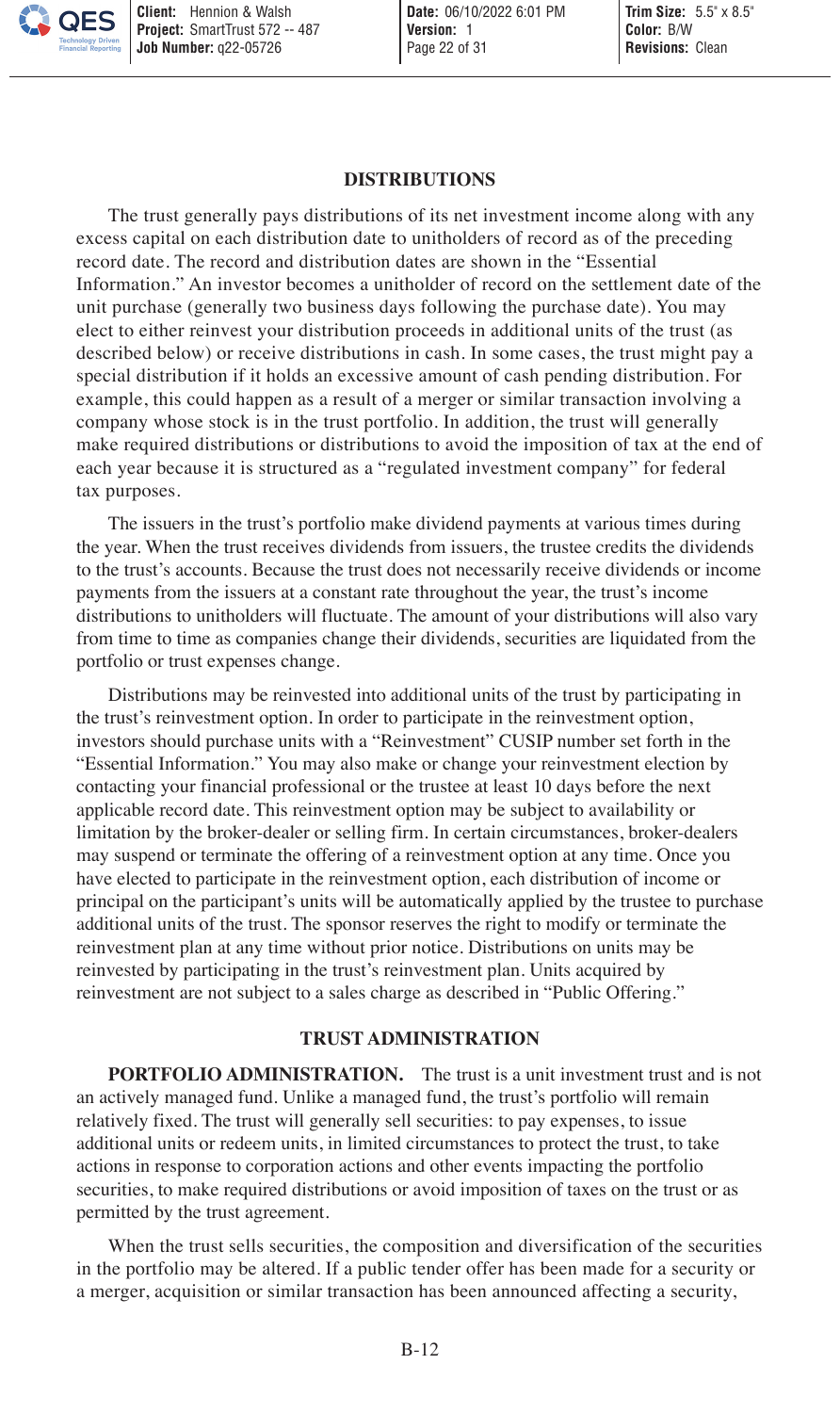the sponsor may direct the trustee to sell the security or accept a tender offer if the supervisor determines that the action is in the best interest of unitholders. The trustee will distribute any cash proceeds to unitholders unless it is used to pay expenses or unit redemptions. If an offer by the issuer of any of the portfolio securities or any other party is made to issue new securities, or to exchange securities, for portfolio securities, the trustee will, at the direction of the sponsor, vote for or against, or accept or reject, any offer for new or exchanged securities or property in exchange for a portfolio security. If any such issuance, exchange or substitution occurs (regardless of any action or rejection by the trust), any securities and/or property received will be deposited into the trust and will be promptly sold by the trustee pursuant to the sponsor's direction, unless the sponsor advises the trustee to keep such securities or property. In determining whether to dispose of or hold portfolio securities, new securities or property, the sponsor may be advised by the trust's portfolio supervisor. If any contract for the purchase of securities fails, the sponsor will refund the cash and sales charge attributable to the failed contract to unitholders on or before the next distribution date unless substantially all of the moneys held to cover the purchase are reinvested in substitute securities in accordance with the trust agreement. The sponsor may direct the reinvestment of security sale proceeds if the sale is the direct result of serious adverse credit factors which, in the opinion of the sponsor, would make retention of the securities detrimental to such trusts. In such a case, the sponsor may, but is not obligated to, direct the reinvestment of sale proceeds in any other securities that meet the criteria for inclusion in the trust on the initial date of deposit. The sponsor may also instruct the trustee to take action necessary to ensure that the portfolio continues to satisfy the qualifications of a regulated investment company for tax purposes.

The size of the trust will increase as units are sold and the trust will acquire additional portfolio securities. When additional units are created, the existing portfolio will be replicated to the extent practicable. When the trust buys securities, it may pay brokerage or other acquisition fees. You could experience a dilution of your investment because of these fees and fluctuations in security prices between the time units are created and the time the trust buys the securities. When the trust buys or sells securities, it may place orders with and pay brokerage commissions to certain directed brokers that sell units or are affiliated with the trust or the trustee.

**REPORTS.** The trustee or your financial professional will make available to you a statement showing income and other receipts of the trust for each distribution. Each year the trustee will also provide an annual report on the trust's activity and certain tax information accessible through the sponsor's website at https://www.smarttrust.com and retrievable by CUSIP. You may also request a copy of the annual report to be sent to you by calling the sponsor at (800)-428-8890. You can request copies of security evaluations to enable you to complete your tax forms and audited financial statements for the trust, if available.

**AMENDING THE TRUST AGREEMENT.** The sponsor and the trustee can change the trust agreement without your consent to correct any provision that may be defective or to make other provisions that will not materially adversely affect your interest (as determined by the sponsor and the trustee). The sponsor and trustee cannot change the trust agreement to reduce your interest in the trust without your consent. Investors owning two-thirds of the units in the trust may vote to change the trust agreement.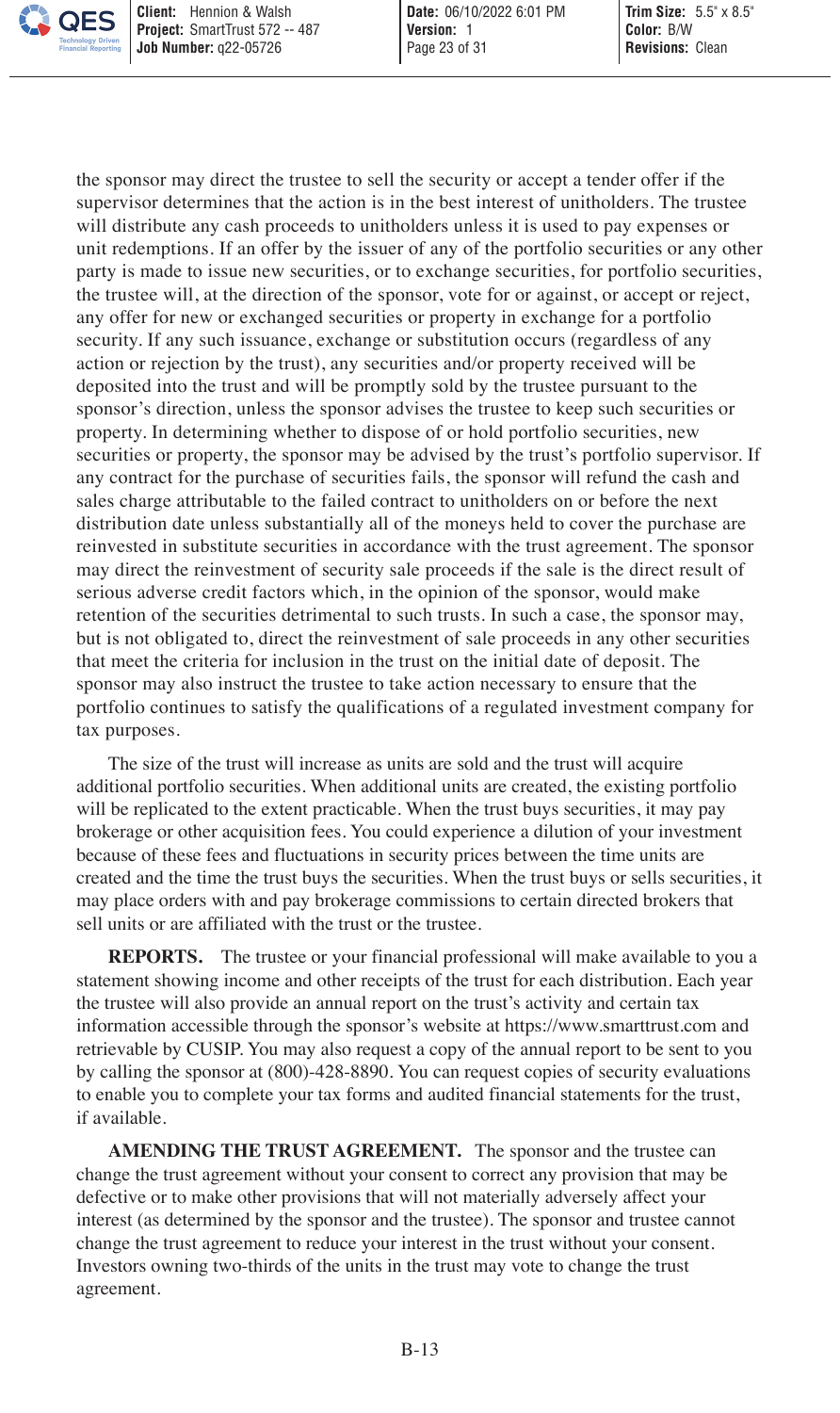**TRUST TERMINATION.** The trust will terminate on the mandatory termination date set forth under "Essential Information." The trustee may terminate the trust early if the value of the trust is less than 40% of the original value of the securities in the trust at the time of deposit. At this size, the expenses of the trust may create an undue burden on your investment. Investors owning 100% of the units in the trust may also vote to terminate the trust early. The trustee will liquidate the trust in the event that a sufficient number of units not yet sold to the public are tendered for redemption so that the net worth of the trust would be reduced to less than 40% of the value of the securities at the time they were deposited in the trust. If this happens, the sponsor and your financial professional will refund any sales charge that you paid.

The trustee will notify you of any termination and sell any remaining securities. The trustee will send your final distribution to you within a reasonable time following liquidation of all the securities after deducting final expenses. Your termination distribution may be less than the price you originally paid for your units. When the trust terminates, you may be able to roll your investment into a subsequent series of the trust as described under "Rollover" below.

**ROLLOVER.** The sponsor may offer a subsequent series of the trust when the trust offered in this prospectus terminates. In this case, when the trust terminates you will have the option to (1) participate in a rollover and have your units reinvested into a subsequent trust series through a rollover as described in this section, if available, or (2) receive a cash distribution as described above under "Trust Termination."

If you elect to participate in a rollover, your units will be redeemed on the trust's termination date. As the redemption proceeds become available, the proceeds (including dividends) will be invested in a new trust series, if available, at the applicable public offering price for the new trust. The trustee will attempt to sell securities to satisfy the redemption as quickly as practicable on the termination date. The sponsor does not anticipate that the sale period will be longer than one day, however, certain factors could affect the ability to sell the securities and could impact the length of the sale period. The liquidity of any security depends on the daily trading volume of the security and the amount available for redemption and reinvestment on any day.

The sponsor intends to make subsequent trust series available for sale at various times during the year. Of course, the sponsor cannot guarantee that a subsequent trust or sufficient units will be available or that any subsequent trusts will offer the same investment strategies or objectives as the current trust. The sponsor cannot guarantee that a rollover will avoid any negative market price consequences resulting from trading large volumes of securities. Market price trends may make it advantageous to sell or buy securities more quickly or more slowly than permitted by the trust's procedures. The sponsor may, in its sole discretion, modify a rollover or stop creating units of a trust at any time regardless of whether all proceeds of unitholders have been reinvested in a rollover. The sponsor may decide not to offer the rollover option upon 60 days notice. Cash which has not been reinvested in a rollover will be distributed to unitholders shortly after the termination date. Rollover participants may receive taxable dividends or realize taxable capital gains which are reinvested in connection with a rollover but may not be entitled to a deduction for capital losses due to the "wash sale" tax rules. Due to the reinvestment in a subsequent trust, no cash will be distributed to pay any taxes. See "Tax Status."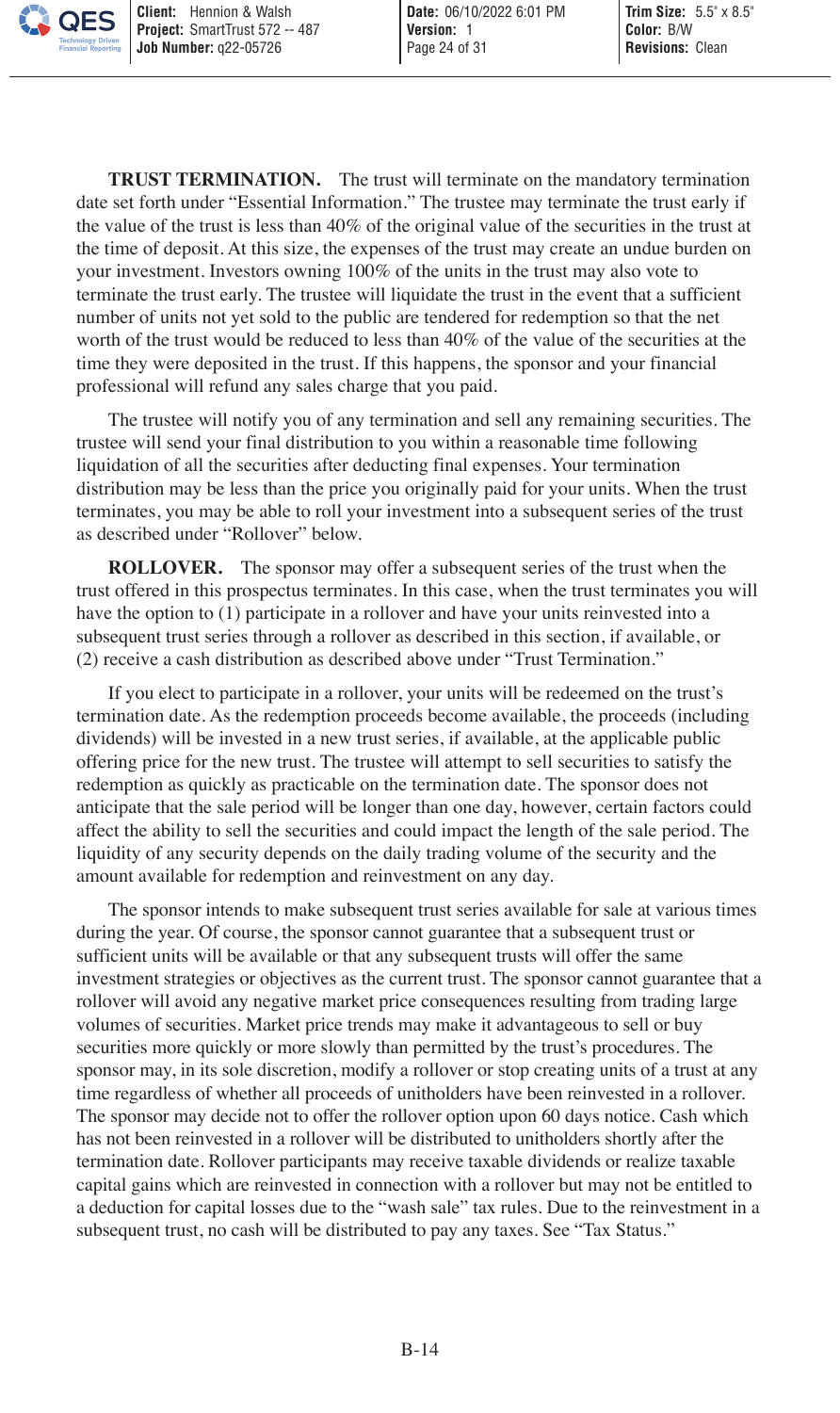**THE SPONSOR.** The sponsor is Hennion & Walsh, Inc., a New Jersey corporation. The sponsor is a full service broker-dealer, registered under the Securities Exchange Act of 1934. The sponsor was established in 1989 and is a member of the Financial Industry Regulatory Authority, Inc. and the Securities Investor Protection Corporation. The sponsor maintains its principal business office in Parsippany, New Jersey. If the sponsor fails to or cannot perform its duties as sponsor or becomes bankrupt, the trustee may replace the sponsor, continue to operate the trust without a sponsor or terminate the trust. The sponsor may also resign by notifying the trustee.

The sponsor and the trust have adopted a code of ethics requiring the sponsor's employees who have access to information on trust transactions to report personal securities transactions. The purpose of the code is to avoid potential conflicts of interest and to prevent fraud, deception or misconduct with respect to the trust.

The sponsor or an affiliate may use the list of securities in the trust in its independent capacity (which may include acting as an investment adviser or brokerdealer) and distribute this information to various individuals and entities. The sponsor or an affiliate may recommend or effect transactions in the securities. This may also have an impact on the price the trust pays for the securities and the price received upon unit redemption or trust termination. For example, some or all of the securities in the trust may also be owned by other clients of the sponsor and its affiliates. However, because the trust is not a managed fund or because these clients have differing investment objectives, the sponsor or its affiliates may sell or recommend the sale of certain securities from those accounts in instances where a sale by the trust would not occur or would be impermissible, such as to maximize return by taking advantage of market fluctuations. The sponsor may act as agent or principal in connection with the purchase and sale of securities, including those held by the trust, and may act as a specialist market maker in the securities. The sponsor may also issue reports and make recommendations on the securities in the trust. The sponsor or an affiliate may have participated in a public offering of one or more of the securities in the trust. The sponsor, an affiliate or their employees may have a long or short position in these securities or related securities. An officer, director or employee of the sponsor or an affiliate may be an officer or director for the issuers of the securities.

**THE SUPERVISOR.** The supervisor is Hennion & Walsh Asset Management, Inc., a New Jersey corporation. The supervisor is an affiliate of the sponsor and is an investment adviser registered with the Securities and Exchange Commission. The sponsor may remove and replace the supervisor in some cases without your consent. The supervisor may also resign by notifying the sponsor and trustee.

**THE TRUSTEE.** The Bank of New York Mellon is the trustee of the trust with its principal unit investment trust division offices located at 240 Greenwich Street, 22W Floor, New York, NY 10286. You can contact the trustee by calling the telephone number on the back cover of this prospectus or by writing to its unit investment trust office. The sponsor may remove and replace the trustee in some cases without your consent. The trustee may also resign by notifying the sponsor.

#### <span id="page-24-0"></span>**TRUST EXPENSES AND CHARGES**

The trust will pay various fees and expenses to conduct its operations. The "Fee Table" in this prospectus shows the estimated amount of these fees and expenses.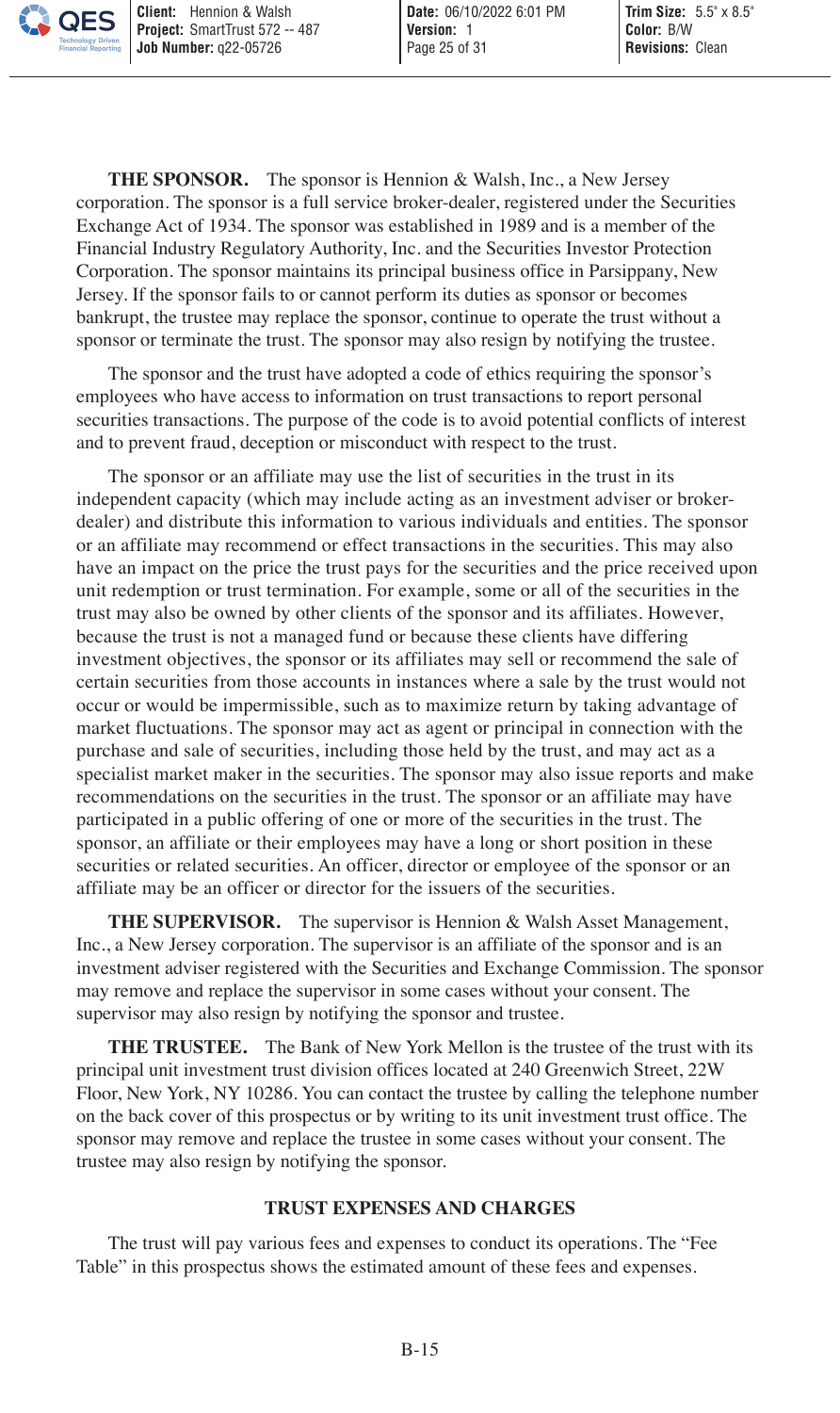The sponsor will receive a fee from the trust for creating and developing the trust, including determining the trust's objectives, policies, composition and size, selecting service providers and information services and for providing other similar administrative and ministerial functions. This "creation and development fee" is a charge of \$0.05 per unit outstanding at the end of the initial offering period. The trustee will deduct this amount from the trust's assets as of the close of the initial offering period. The sponsor does not use this fee to pay distribution expenses or as compensation for sales efforts. This fee will not be deducted from proceeds received upon a repurchase, redemption or exchange of units before the close of the initial public offering period.

The trust will pay a fee to the trustee for its services. The trustee also benefits when it holds cash for the trust in non-interest bearing accounts.

The supervisor will be compensated for providing portfolio supervisory services as well as bookkeeping and other administrative services to the trust. This fee may exceed the actual cost of providing portfolio supervisory, bookkeeping and administrative services for the trust, but at no time will the total amount received for such services rendered to all series of the SmartTrusts in any calendar year exceed the aggregate cost to the portfolio supervisor of supplying such services in such year.

The sponsor may receive brokerage fees when the trust uses it as agent in buying or selling securities. As authorized by the trust indenture, the trustee may employ a subsidiary or affiliate of the trustee to act as broker to execute certain transactions for a trust. The trust will pay for such services at standard commission rates.

The portfolio supervisor fee for bookkeeping and other administrative services and the trustee's fee are based on the largest aggregate number of units of the trust outstanding at any time during the period for which the compensation is paid. These fees may be adjusted for inflation without unitholders' approval, but in no case will the annual fee paid to the sponsor or its affiliates for providing services to all unit investment trusts be more than the actual cost of providing such services in such year.

The trust will also pay general operating expenses, such as trustee expenses (including legal and auditing expenses), various governmental charges, fees for extraordinary trustee services, costs of taking action to protect the trust, costs of indemnifying the trustee and the sponsor, legal fees and expenses, expenses incurred in contacting you and any applicable license fee for the use of certain service marks, trademarks and/or trade names. The trust may pay the costs of updating its registration statement each year. The trustee will generally pay trust expenses from distributions received on the securities but in some cases may sell securities to pay trust expenses.

#### <span id="page-25-0"></span>**TAX STATUS**

This section summarizes some of the main U.S. federal income tax consequences of owning units of the trust. This section is current as of the date of this prospectus. Tax laws and interpretations change frequently, and these summaries do not describe all of the tax consequences to all taxpayers. For example, these summaries generally do not describe your situation if you are a corporation, a non-U.S. person, a broker/dealer, or other investor with special circumstances. In addition, this section does not describe your state, local or non-U.S. tax consequences.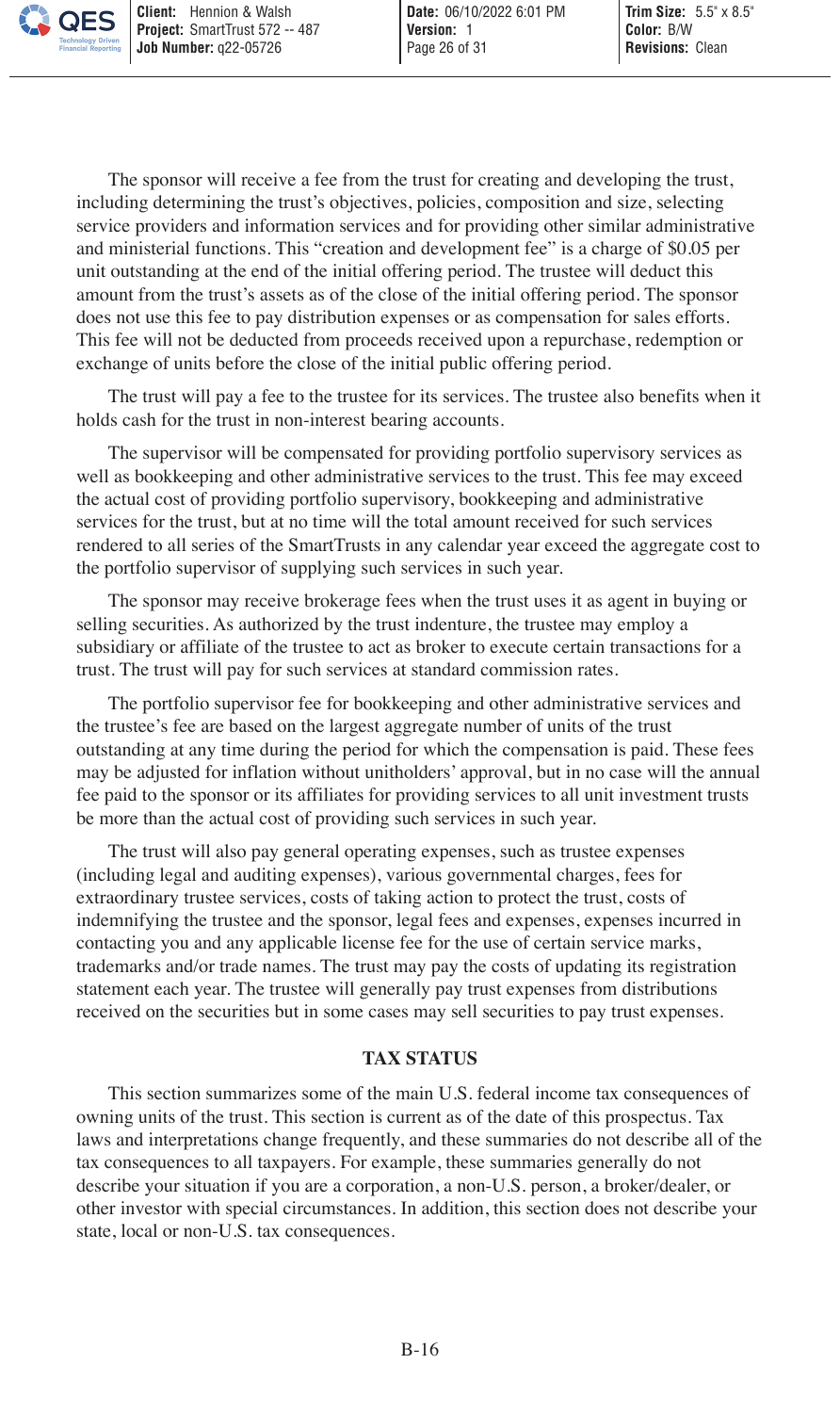This federal income tax summary is based in part on the advice of counsel to the sponsor. The Internal Revenue Service could disagree with any conclusions set forth in this section. In addition, our counsel was not asked to review, and has not reached a conclusion with respect to the federal income tax treatment of the assets to be deposited in the trust. This may not be sufficient for you to use for the purpose of avoiding penalties under federal tax law.

As with any investment, you should seek advice based on your individual circumstances from your own tax advisor.

**TRUST STATUS.** The trust intends to qualify as a "regulated investment company" under the federal tax laws. If the trust qualifies as a regulated investment company and distributes its income as required by the tax law, the trust generally will not pay federal income taxes. An adverse federal income tax audit of a partnership that the trust invests in could result in the trust being required to pay federal income tax or pay a deficiency dividend (without having received additional cash).

**DISTRIBUTIONS.** Trust distributions are generally taxable. After the end of each year, you will receive a tax statement that separates the trust's distributions into three categories: ordinary income distributions, capital gain dividends and return of capital.

Ordinary income distributions are generally taxed at your ordinary tax rate; however, as further discussed below, certain ordinary income distributions received from the trust may be taxed at the capital gains tax rates. Generally, you will treat all capital gain dividends as long-term capital gains regardless of how long you have owned units. To determine your actual tax liability for your capital gain dividends, you must calculate your total net capital gain or loss for the tax year after considering all of your other taxable transactions, as described below. In addition, the trust may make distributions that represent a return of capital for tax purposes and thus will generally not be taxable to you. A return of capital, although not initially taxable to you, will result in a reduction in the basis in your units and subsequently result in higher levels of taxable capital gains in the future. In addition, if the non-dividend distribution exceeds your basis in your units, you will have long-term or short-term gain depending upon your holding period. The tax status of your distributions from the trust is not affected by whether you reinvest your distributions in additional units or receive them in cash. The income from the trust that you must take into account for federal income tax purposes is not reduced by amounts used to pay a deferred sales charge, if any. The tax laws may require you to treat distributions made to you in January as if you had received them on December 31 of the previous year. Income from the trust may also be subject to a 3.8 percent "medicare tax." This tax generally applies to your net investment income if your adjusted gross income exceeds certain threshold amounts, which are \$250,000 in the case of married couples filing joint returns and \$200,000 in the case of single individuals.

**DIVIDENDS RECEIVED DEDUCTION.** A corporation that owns units generally will not be entitled to the dividends received deduction with respect to many dividends received from the trust because the dividends received deduction is generally not available for distributions from regulated investment companies. However, certain ordinary income dividends on units that are attributable to qualifying dividends received by the trust from certain corporations may be reported by the trust as being eligible for the dividends received deduction.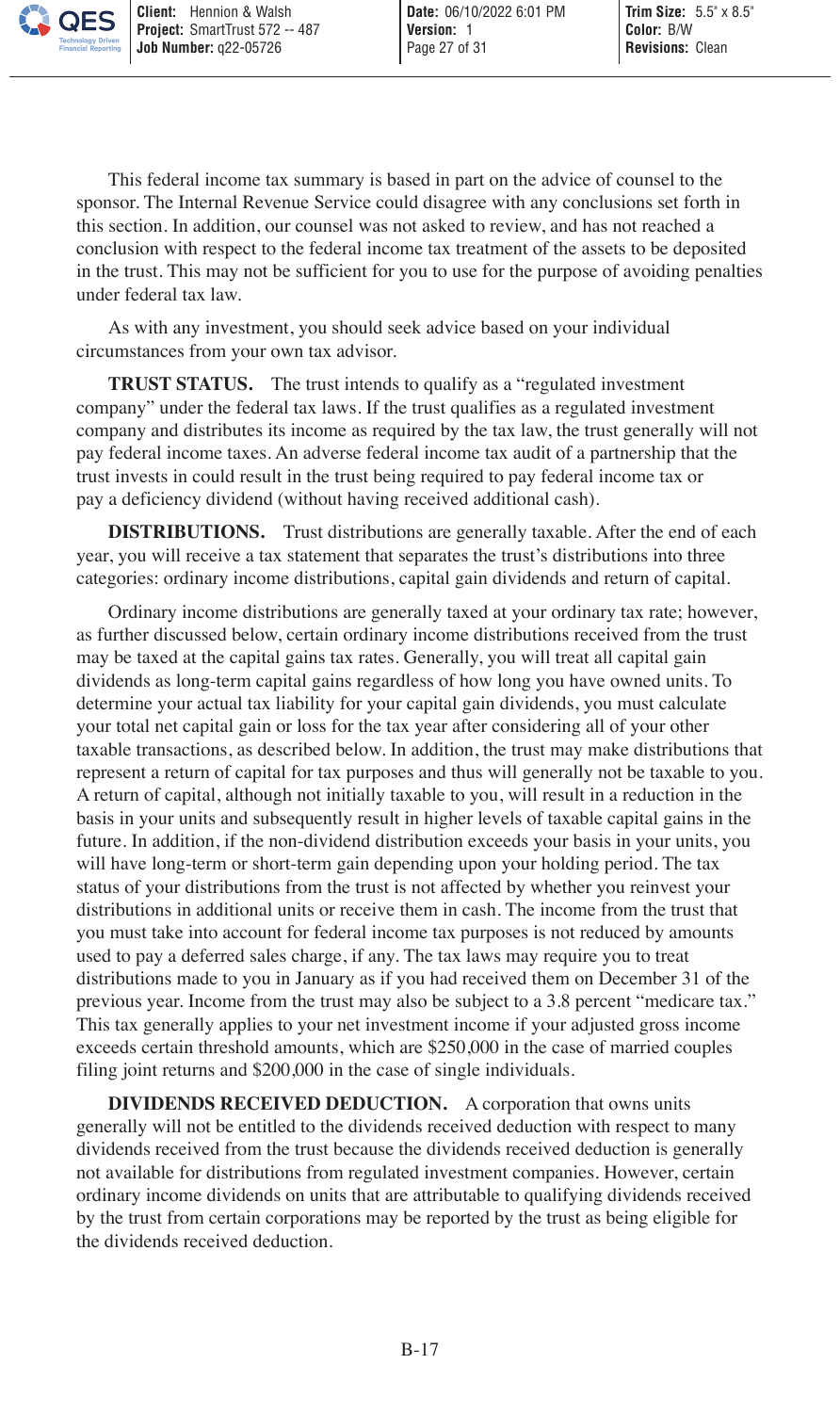**SALE OR REDEMPTION OF UNITS.** If you sell or redeem units, you will generally recognize a taxable gain or loss. To determine the amount of this gain or loss, you must subtract your tax basis in your units from the amount you receive in the transaction. Your tax basis in your units is generally equal to the cost of your units, generally including sales charges. In some cases, however, you may have to adjust your tax basis after you purchase units.

An election may be available to you to defer recognition of capital gain if you make certain qualifying investments within a limited time. You should talk to your tax advisor about the availability of this deferral election and its requirements.

**CAPITAL GAINS AND LOSSES AND CERTAIN ORDINARY INCOME DIVIDENDS.** If you are an individual, the maximum marginal stated federal tax rate for net capital gain is generally 20% (15% or 0% for taxpayers with taxable incomes below certain thresholds). Some capital gains, including some portion of your capital gain dividends, may be subject to higher maximum marginal stated federal income tax rates. For example, if some portion of your capital gain dividend is attributable to the trust's interest in a master limited partnership, that portion may be subject to a maximum marginal stated federal income tax rate of 28%, rather than the rates set forth above. In addition, capital gain received from assets held for more than one year that is considered "unrecaptured section 1250 gain" (which may be the case, for example, with some capital gains attributable to equity interests in real estate investment trusts that constitute interests in entities treated as real estate investment trusts for federal income tax purposes) is taxed at a maximum marginal stated federal tax rate of 25%. In the case of capital gain dividends, the determination of which portion of the capital gain dividend, if any, is subject to the 28% tax rate or the 25% tax rate, will be made based on rules prescribed by the U.S. Treasury. Capital gains may also be subject to the "medicare tax" described above.

An election may be available to you to defer recognition of the gain attributable to a capital gain dividend if you make certain qualifying investments within a limited time. You should talk to your tax advisor about the availability of this deferral election and its requirements.

Net capital gain equals net long-term capital gain minus net short-term capital loss for the taxable year. Capital gain or loss is long-term if the holding period for the asset is more than one year and is short-term if the holding period for the asset is one year or less. You must exclude the date you purchase units to determine your holding period. However, if you receive a capital gain dividend from the trust and sell your unit at a loss after holding it for six months or less, the loss will be recharacterized as long-term capital loss to the extent of the capital gain dividend received. The tax rates for capital gains realized from assets held for one year or less are generally the same as for ordinary income. The Internal Revenue Code treats certain capital gains as ordinary income in special situations.

Ordinary income dividends received by an individual unitholder from a regulated investment company such as the trust are generally taxed at the same rates that apply to net capital gain (as discussed above), provided certain holding period requirements are satisfied and provided the dividends are attributable to qualifying dividends received by the trust itself. Distributions with respect to shares in real estate investment trusts are qualifying dividends only in limited circumstances. The trust will provide notice to its unitholders of the amount of any distribution which may be taken into account as a dividend which is eligible for the capital gains tax rates.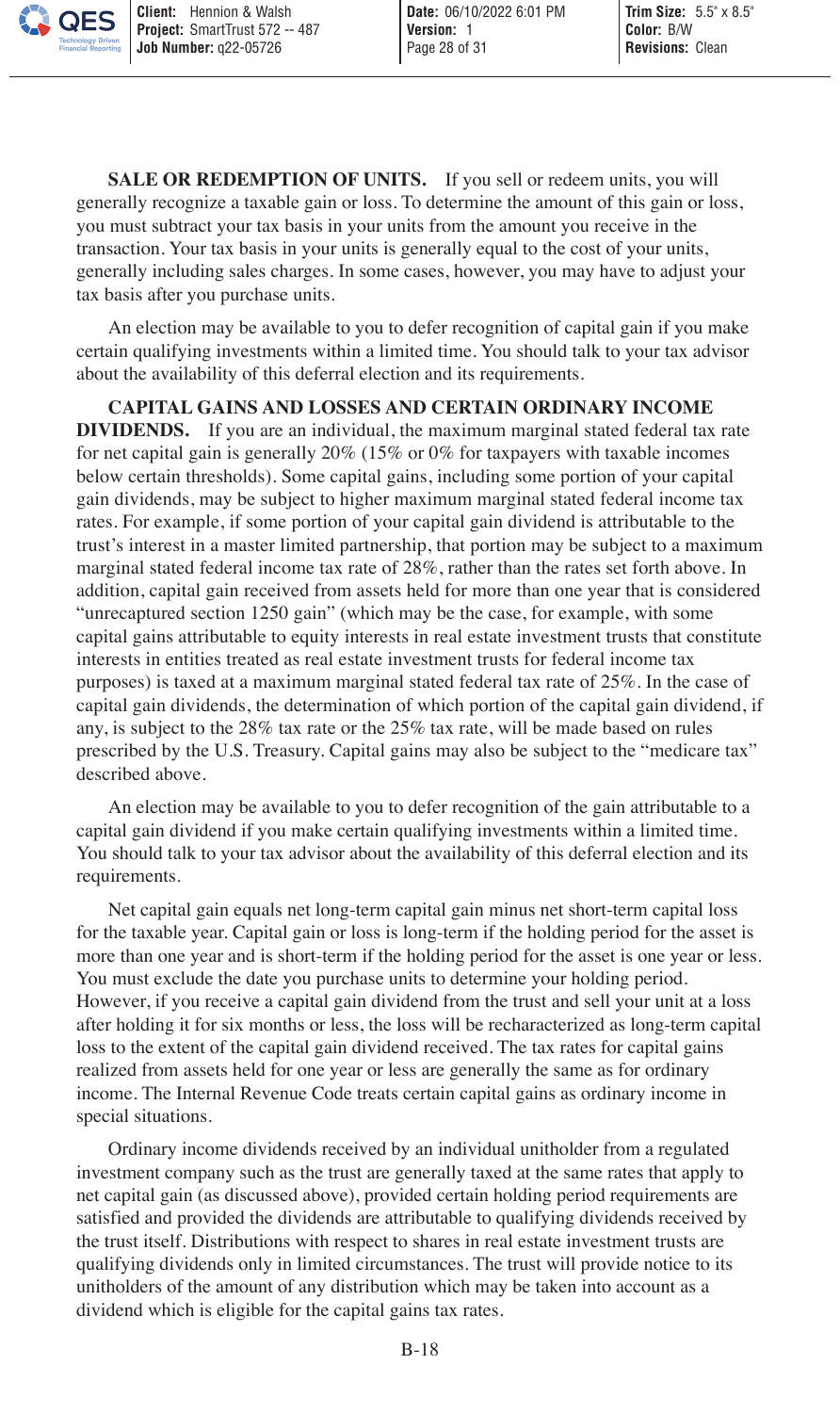In addition, some portion of the ordinary income dividends on your units that are attributable to dividends received by your trust from shares in real estate investment trusts may be designated by your trust as eligible for a deduction for qualified business income, provided certain holding period requirements are satisfied.

**IN-KIND DISTRIBUTIONS.** Under certain circumstances, as described in this prospectus, you may receive an in-kind distribution of trust securities when you redeem units or when the trust terminates. This distribution will be treated as a sale for federal income tax purposes and you will generally recognize gain or loss, generally based on the value at that time of the securities and the amount of cash received. The Internal Revenue Service could however assert that a loss could not be currently deducted.

**EXCHANGES.** If you elect to have your proceeds from the trust rolled over into a future trust, the exchange would generally be considered a sale for federal income tax purposes.

**TREATMENT OF TRUST EXPENSES.** Expenses incurred and deducted by the trust will generally not be treated as income taxable to you. In some cases, however, you may be required to treat your portion of these trust expenses as income. You may not be able to deduct some or all of these expenses.

**FOREIGN TAX CREDIT.** If the trust invests in any non-U.S. securities, the tax statement that you receive may include an item showing non-U.S. taxes the trust paid to other countries. In this case, dividends taxed to you will include your share of the taxes the trust paid to other countries. You may be able to deduct or receive a tax credit for your share of these taxes.

**INVESTMENTS IN CERTAIN NON-U.S. CORPORATIONS.** If the trust holds an equity interest in any "passive foreign investment companies" ("PFICs"), which are generally certain non-U.S. corporations that receive at least 75% of their annual gross income from passive sources (such as interest, dividends, certain rents and royalties or capital gains) or that hold at least 50% of their assets in investments producing such passive income, the trust could be subject to U.S. federal income tax and additional interest charges on gains and certain distributions with respect to those equity interests, even if all the income or gain is timely distributed to its unitholders. The trust will not be able to pass through to its unitholders any credit or deduction for such taxes. The trust may be able to make an election that could ameliorate these adverse tax consequences. In this case, the trust would recognize as ordinary income any increase in the value of such PFIC shares, and as ordinary loss any decrease in such value to the extent it did not exceed prior increases included in income. Under this election, the trust might be required to recognize in a year income in excess of its distributions from PFICs and its proceeds from dispositions of PFIC stock during that year, and such income would nevertheless be subject to the distribution requirement and would be taken into account for purposes of the 4% excise tax. Dividends paid by PFICs are not treated as qualified dividend income.

**NON-U.S. INVESTORS.** If you are a non-U.S. investor (i.e., an investor other than a U.S. citizen or resident or a U.S. corporation, partnership, estate or trust), you should be aware that, generally, subject to applicable tax treaties, distributions from the trust will be characterized as dividends for federal income tax purposes (other than dividends which the trust properly reports as capital gain dividends) and will be subject to U.S. income taxes, including withholding taxes, subject to certain exceptions described below. However, distributions received by a non-U.S. investor from the trust that are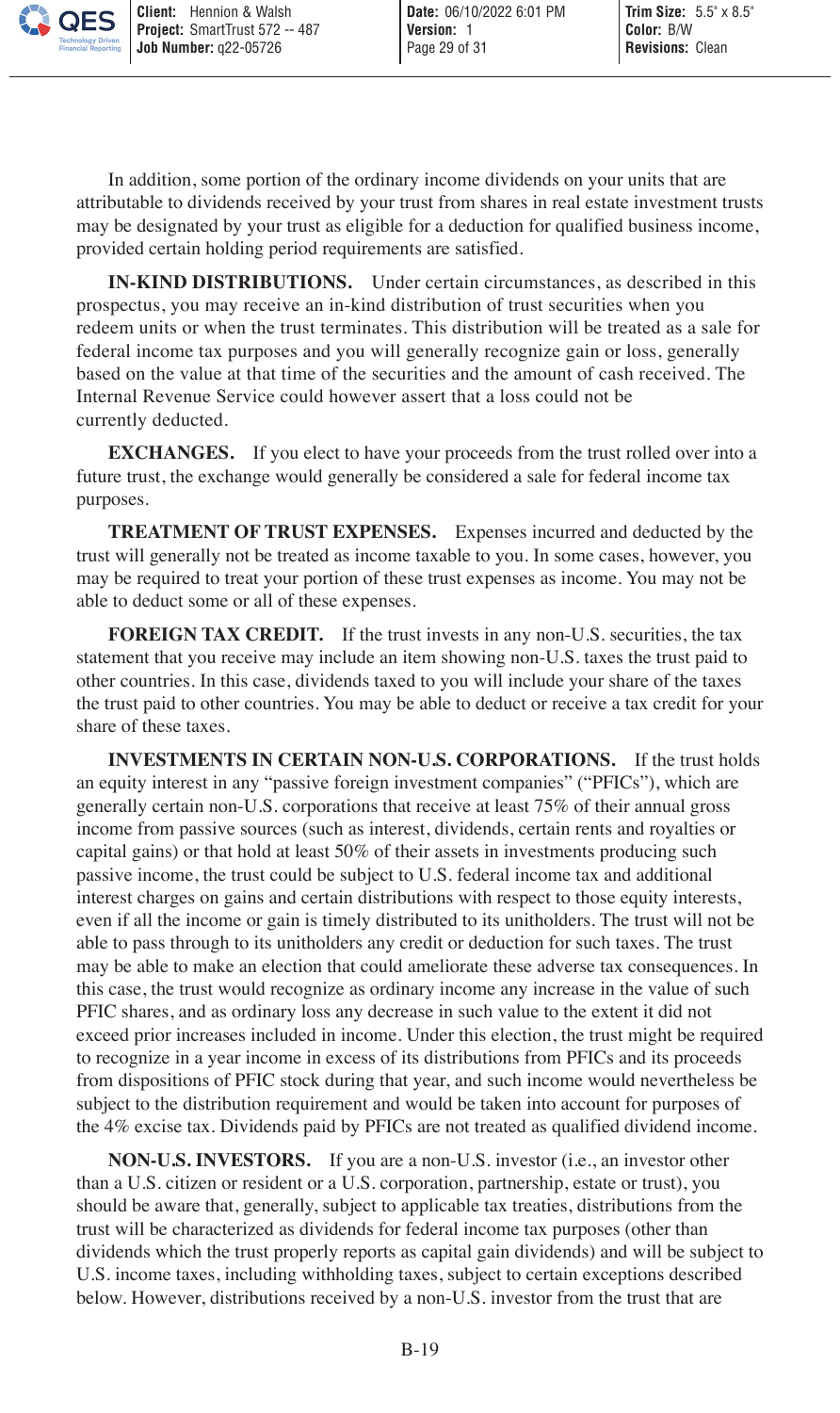properly reported by the trust as capital gain dividends may not be subject to U.S. federal income taxes, including withholding taxes, provided that the trust makes certain elections and certain other conditions are met. Distributions from the trust that are properly reported by the trust as an interest-related dividend attributable to certain interest income received by the trust or as a short-term capital gain dividend attributable to certain net short-term capital gain income received by the trust may not be subject to U.S. federal income taxes, including withholding taxes when received by certain non-U.S. investors, provided that the trust makes certain elections and certain other conditions are met. In addition, distributions to, and the gross proceeds from dispositions of units by, (i) certain non-U.S. financial institutions that have not entered into an agreement with the U.S. Treasury to collect and disclose certain information and are not resident in a jurisdiction that has entered into such an agreement with the U.S. Treasury and (ii) certain other non-U.S. entities that do not provide certain certifications and information about the entity's U.S. owners, may be subject to a U.S. withholding tax of 30%. However, proposed regulations may eliminate the requirement to withhold on payments of gross proceeds from dispositions. You should also consult your tax advisor with respect to other U.S. tax withholding and reporting requirements.

#### <span id="page-29-0"></span>**OTHER MATTERS**

**LEGAL MATTERS.** Chapman and Cutler LLP acts as counsel for the sponsor and the trust. Dorsey & Whitney LLP acts as counsel for the trustee.

**INDEPENDENT REGISTERED PUBLIC ACCOUNTING FIRM.** The "Statement of Financial Condition" and the "Portfolio of Investments" in this prospectus are included herein in reliance upon the report of Grant Thornton LLP, independent registered public accounting firm, and upon the authority of that firm as experts in accounting and auditing.

**ADDITIONAL INFORMATION.** This prospectus does not contain all the information in the registration statement that the trust filed with the Securities and Exchange Commission. The Information Supplement, which was filed with the Securities and Exchange Commission, includes more detailed information about the investment risks and certain information about the trust. You can obtain the Information Supplement by contacting the sponsor or the Securities and Exchange Commission as indicated on the back cover of this prospectus. This prospectus incorporates the Information Supplement by reference (it is legally considered part of this prospectus).